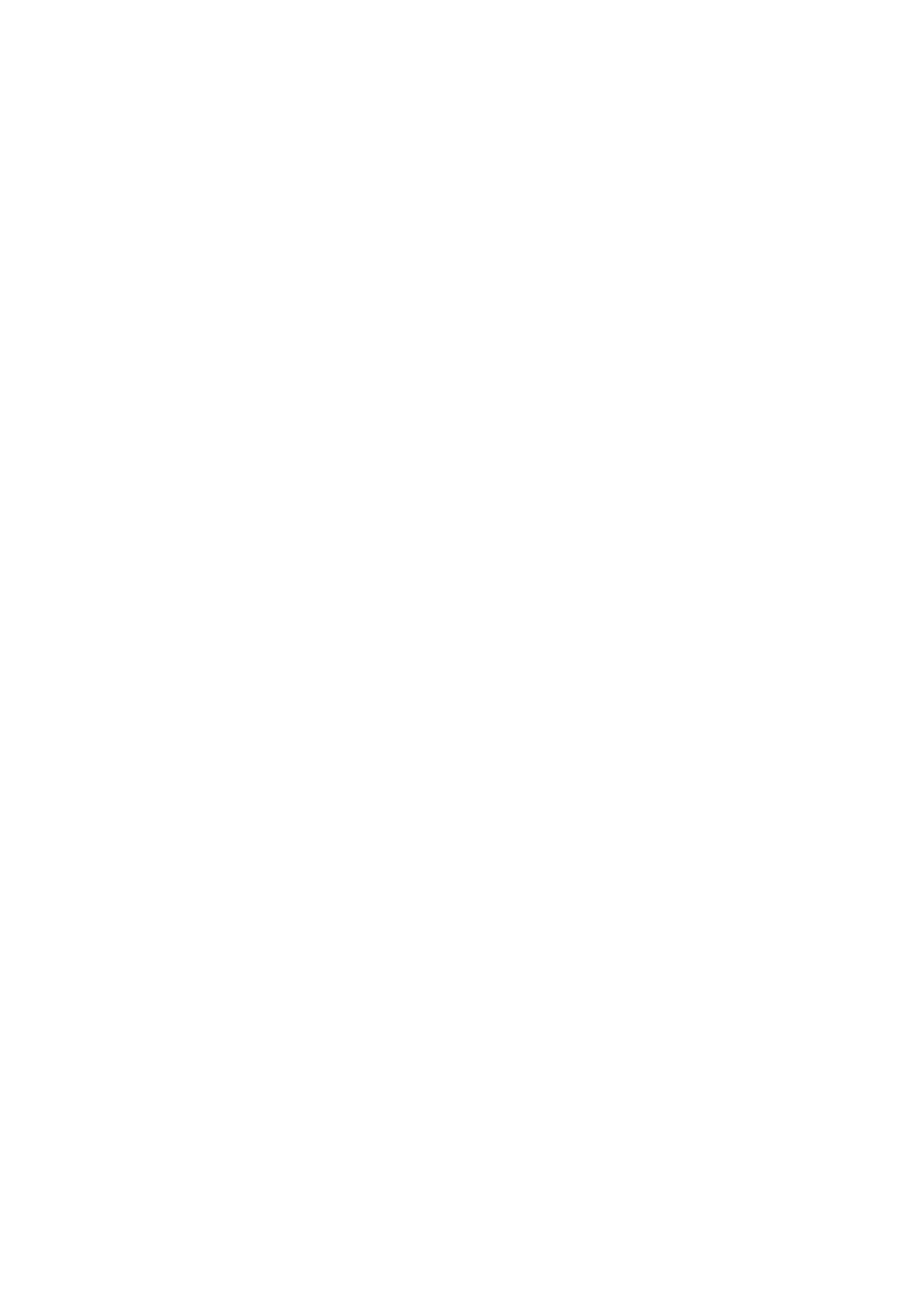

# **Contents**

| Control Panel<br>$\overline{z}$                |
|------------------------------------------------|
|                                                |
|                                                |
|                                                |
|                                                |
|                                                |
|                                                |
|                                                |
|                                                |
|                                                |
| $ripPoint User Manual rev.1_1 - 10th Jan 2017$ |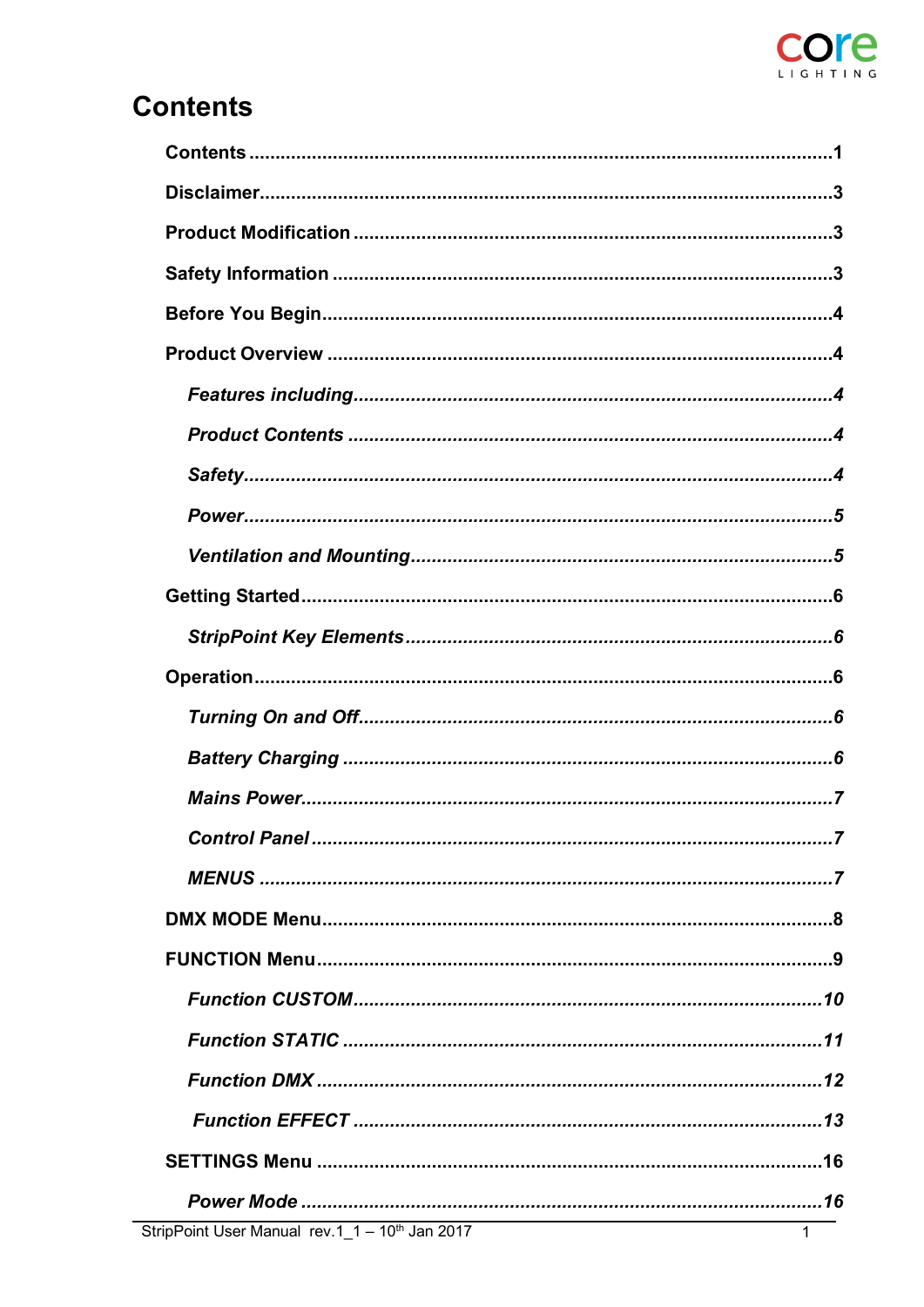# LIGH  $\overline{I}$  N  $\overline{G}$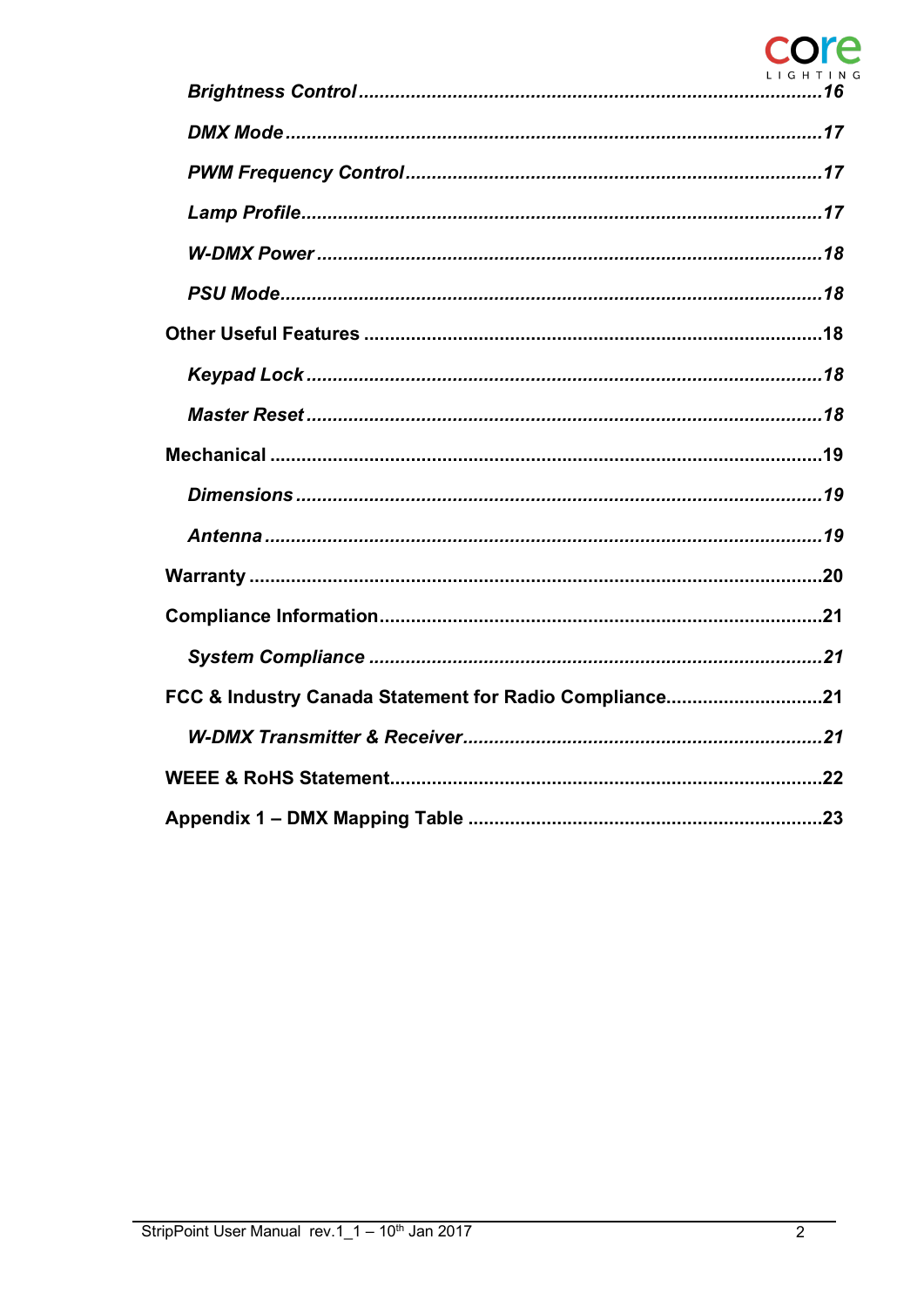

# **Disclaimer**

CORE Lighting Limited believe the information in this manual is accurate and complete however assumes no responsibility for any error or omissions within this document or any other documentation accompanying the product. We reserve the right to revise this document at any time. Please see www.corelighting.co.uk/support to download latest version.

# **Product Modification**

This CORE Lighting product has been designed and manufactured to meet the strict requirements of UK, EU and International safety regulations. Any unauthorised modifications to the product including replacement of parts with non-standard parts could compromise safety and result in the product being non-compliant with relevant standards.

**There are no user serviceable parts within this product.**

# **Safety Information**

Important safety information is contained within this manual. Please read all instructions fully prior to installation and use of the equipment.

Internationally recognised symbols are used within the document to highlight important messages as follows:



### **Critical installation or usage information**.

Failure to comply with this information may cause damage to the product, third party equipment or cause harm or injury



### **Important installation or usage information.**

Failure to comply with this information may cause the product to operate incorrectly

**Note: Restrictions apply to transporting this equipment on aircraft due to the lithium polymer batteries having capacity greater than 100Wh. Please consult IATA Packing Instructions 967 and CORE Lighting Ltd for further information.**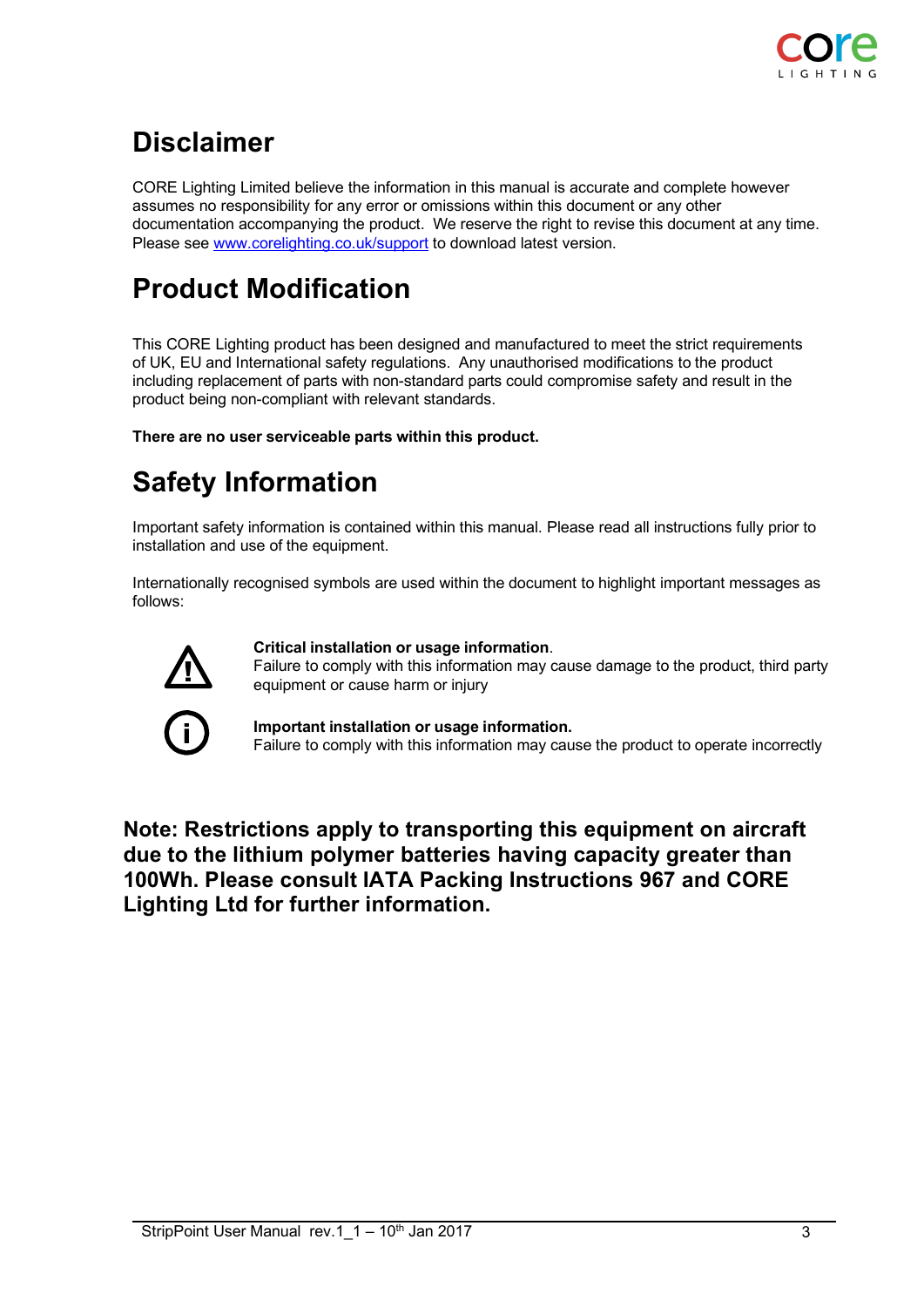

# **Before You Begin**

The CORE StripPoint is a battery-powered wireless LED batten capable of providing portable and instant architectural and feature lighting anywhere. With high-powered red, green, blue and white LEDs the fixture is capable of producing any colour or shade of white using combinations of those LEDs. Ideal for illuminating buildings in colour, both indoors and outdoors, the fixture is powerful enough to light buildings of 4 or 5 storeys. Using the control over each of the 18 LED cells on 4 colours, lighting effects may be created by connecting to effects generators such as lighting desks or single colour effects using other CORE Master units using the in-built Wireless DMX receiver. Simply connect wirelessly to the transmitter of the generator.

The product is designed, manufactured and supported in the UK plus local distributor support.

# **Product Overview**

.

### **Features including**

- High powered max 4000lumen RGBW LEDs equivalent to 9700 Lux @ 2m
- 18 x Cree high-powered RGBW LED arrays
- Lithium Ion Battery. Unit weight just 6.5kg with battery life of up to 8 hours (in-built colours/fades)
- Mains input allowing unit to run in a permanent installation plus mains out to other units
- LEE Filter Colour library or separate RGBW control.
- Wireless DMX as Master or Slave control (2.4GHz W-DMX from Wireless Solution, Sweden)
- 4 or 5 or 8 or 72 Channel DMX operation and variable PWM frequency for TV work
- Cable DMX input plus DMX Output to other fixtures
- DMX $\rightarrow$ W-DMX & W-DMX $\rightarrow$ DMX conversion (software & hardware V2.01 onwards)
- Mounting options to allow unit to be floor mounted or fixed to truss or other mounting.
- IP65 outdoor rated case
- Designed and Manufactured in the UK
- Operating temperature range -0 to +35 degC or 32 to +95 degF

### **Product Contents**

Please contact your dealer immediately if there are any signs of product damage or parts missing.

- 1x StripPoint wireless LED fixture
- 1x Power cable PowerCon True1
- 1x Shortform Manual

### **Single unit Charging case of four units**

- 4x StripPoint Wireless LED fixtures
- 1x Charging case
- 1x PowerCon True1 Cable
- 1x Manual

### **Safety**

- AVOID direct eye exposure to the light source when illuminated
- DO NOT submerge this product in water or expose to excessive water spray
- DO NOT hang this product other than by the means indicated in this manual
- DO NOT leave any flammable material near product whilst operating or charging
- ALWAYS use the supplied charging case and mains cables
- ALWAYS ensure the charger is connected to the specified voltage
- ALWAYS ensure the charging case lid is open whilst plugged into mains supply
- NEVER connect this product or charger to a dimmer pack
- DO NOT operate this fixture if it appears damaged in any way
- DO NOT operate this fixture where the ambient temperature exceeds 35ºC



### **In the unlikely event that your product develops a fault, please contact your local dealer or authorised distributor.**

### **Do not attempt to repair yourself unless specifically instructed by CORE Lighting Ltd.**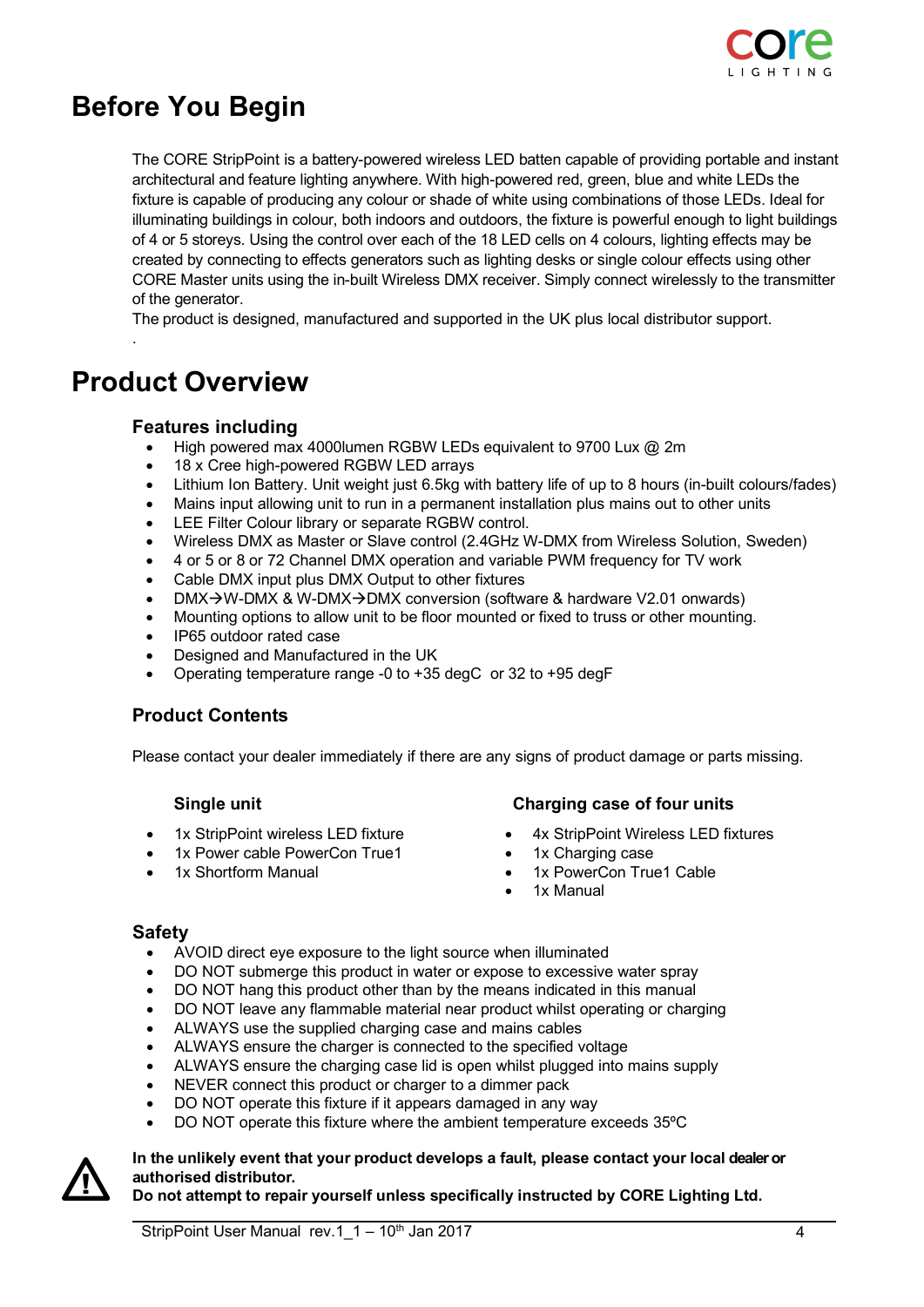

### **Power**

The unit can be run either from the battery or from the mains power inlet on the side. When the unit is plugged into the flightcase the battery will be charged but note that while in the flightcase the unit will be switched off to prevent overheating.

Mains input voltage: 100 -240VAC 50/60Hz Rated power: 150W



### ! **Power reduction on over-temperature**

Note that the internal workings of the unit are protected from over-temperature conditions to protect the battery. If the unit is used for a long period on mains power in higher ambient temperature, then the thermal cutout sequence will be activated based on the internal temperature.

Initially the unit will adjust the LED output back to 75% to reduce power consumption, and then under more severe conditions the internal power supply will cut out, to leave the fixture running on battery only until the internal temperature drops. At this point the internal power supply will recover to restore normal power.



**We do not recommend to run the fixture with all 4 colours set to maximum value 255 at 100% brightness as this can run the head at very hot temperatures which can severely shorten the life of the LEDs and/or drivers attached to the back of the LEDs**.

**This should not be necessary in StripPoint as white LEDs are provided to set shades of white, which also run white colours much more efficiently, drain the battery less, and have a better white tone.**

**An analogy to running with all LEDs fully on in StripPoint is similar to running a car engine with the rev counter in the red zone.**



**! Ensure the product is used only with correct voltage and frequency of mains supply.**

**Never connect the fixture or charging case to a dimmer circuit, even when a dimmer has been configured for 'non-dim', or 'switched' operation.**

If the power cable is damaged it must be replaced by the manufacturer or service agent.

### **Ventilation and Mounting**



Always use the product in a safe position and ensure there is enough room around it for ventilation. **! Do not close the lid during charging; this allows escape of heat.**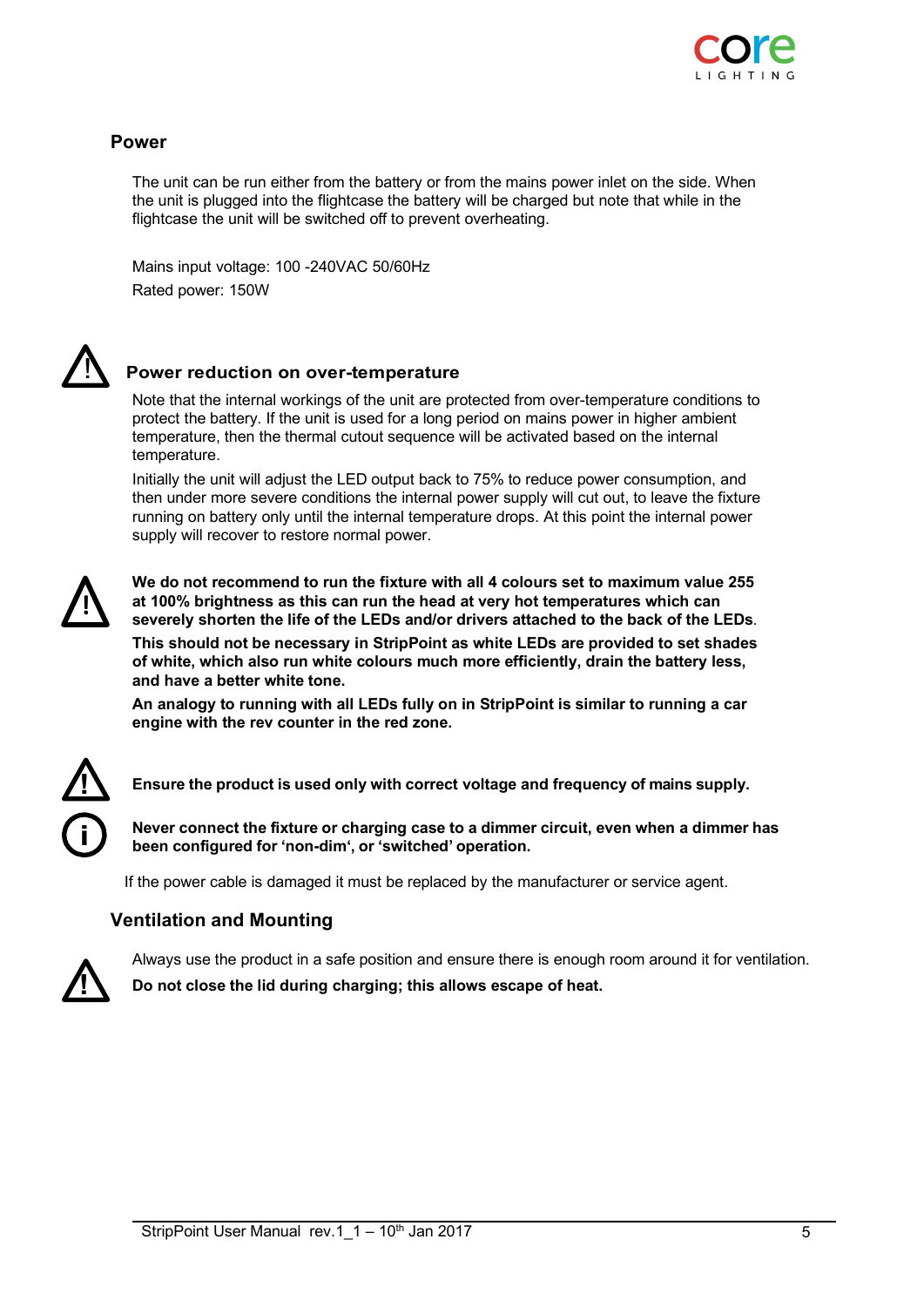

# **Getting Started**



# **Operation**

### **Turning On and Off**



- Push and hold this power button for >1 second to switch the unit ON or OFF
- The display will show "CORE Lighting" and software version for a few seconds before starting
- The display backlight will extinguish after a short time to reduce power use

### **Battery Charging**

- The fixture has a built-in charger optimized for the battery and will charge while attached to the mains supply whether the unit is active or not
- Only use the supplied mains cable or charging case
- For best results recharge battery fully before storage
- When charging in the charging case, it is best to **ensure the case lid remains open to disperse heat**, although the lid may be closed in cooler climates.
- Switch off the charger unit and unplug once fully charged
- Whilst charging the LED indicator will illuminate in RED or AMBER
- (Red indicates an empty battery moving to Amber when significantly charged)
- Once fully charged the LED indicator will show GREEN

**! DO NOT use any charger other than the unit supplied with the StripPoint.**



Charging Charged



**When using a charging flight case, ensure the unit is pushed fully down on the charging connector. The charge light on side of the unit should illuminate to signify this has been done.**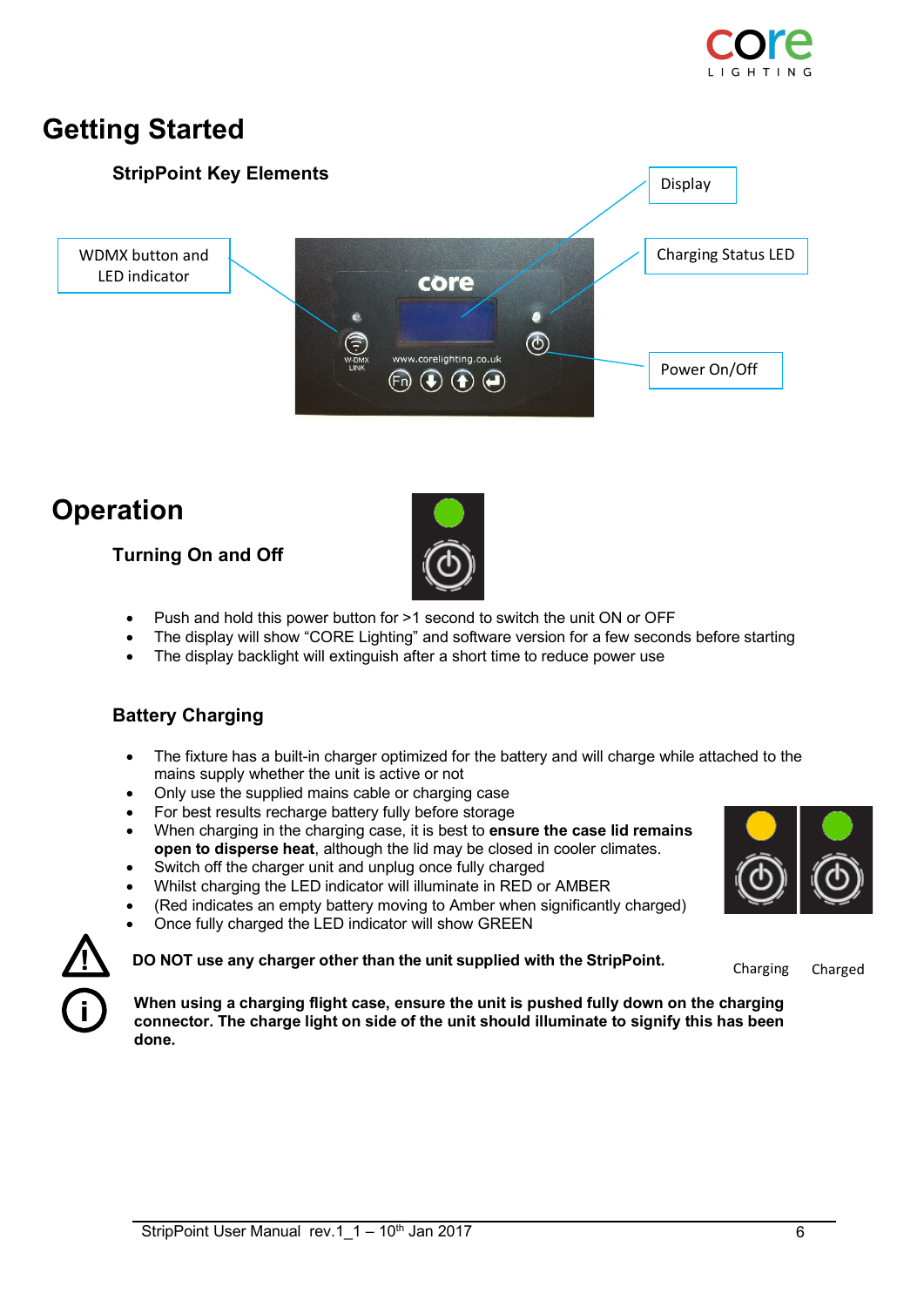### **Mains Power**



- The fixture can be run from mains power attached to the "PowerCON" connector (PowerCON True1) on the side
- Whilst running from mains the mains symbol is shown in the top right hand corner of the display.
- It will recharge the battery when mains is applied to the power input connector but note that the rate of charging is reduced if the fixture is on
- A Powercon True1 mains output connector on the LHS of the fixure allows mains to be daisychained from one fixture to another.
- An addition was made on software V2.01 onwards in the Settings menu to allow the fixture to be permanently switched to Mains Power mode, which prevents the battery from taking over when mains is switched off. This is useful to allow the unit to be powered on and off from switched mains, without needing the on/off button to be used (for example in remote situations).



**Note that no more than 4 units can be daisy-chained when used on 110V. This increases to 8 units on 230V**

### **Control Panel**





Enables changes to FUNCTION or SETTINGS menus Exits from the current option or menu



Navigates backwards through the menu list *or* decrements a numeric value *or* navigates back through available values



Navigates forward through the menu list *or* increments a numeric value *or* navigates forward through available values



Enters the currently displayed menu option *or* saves the currently displayed value

### **MENUS**

There are three menus at the highest level for setting up and controlling the unit:

**DMX MODE menu** – defines DMX wired or wireless operation, and whether Master or Slave **FUNCTION menu** – sets the actual operation of the unit and any units under its control **SETTINGS menu** – changes basic settings and parameters to suit different environments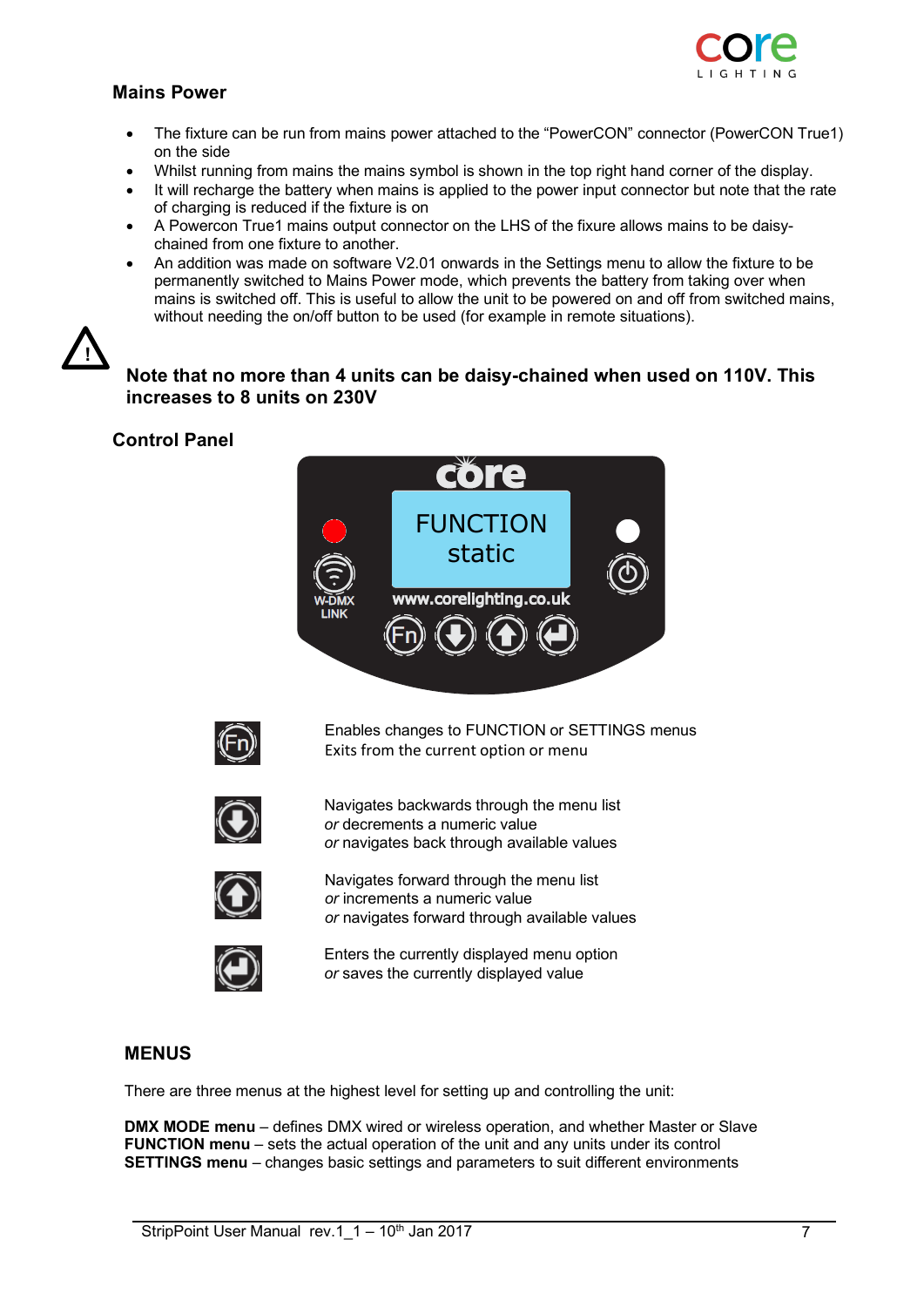

# **DMX MODE Menu**

Control OF the StripPoint and control BY the StripPoint on other fixtures is handled through this new menu which was introduced in Version2.01 hardware/software combination.

This menu sets the DMX control directions and whether the unit is wireless or wired, but the actual functions are set within the FUNCTION menu described in the next section.

| <b>Slave</b>                 | <b>DMXCable</b> When the menu is set to this option, allows the fixture to be controlled using DMX through<br>the input DMX cable on the end of the unit. The unit also needs to be set into 'DMX'<br>under the FUNCTION menu and its DMX address is set within that mode.                                                                                                                                                                                                                                                                                                                                                                                                                                                           |
|------------------------------|--------------------------------------------------------------------------------------------------------------------------------------------------------------------------------------------------------------------------------------------------------------------------------------------------------------------------------------------------------------------------------------------------------------------------------------------------------------------------------------------------------------------------------------------------------------------------------------------------------------------------------------------------------------------------------------------------------------------------------------|
| <b>DMXCable</b><br>to WDMX   | When the menu is set into this option, turns the fixture into a Wireless DMX transmitter.<br>Any input on the DMX cable on the end of the unit controls this StripPoint, but outputs<br>the entire DMX universe on Wireless DMX (W-DMX) to allow any wireless DMX fixture<br>using the same protocol to be controlled. (Wireless Solutions W-DMX).<br>The unit also needs to be set into 'DMX' under the FUNCTION menu and its DMX<br>address is set within that mode.<br>Note it can be used as a W-DMX repeater if an adjacent StripPoint is set as a W-DMX<br>slave, connected to this unit with a DMX cable, and the signal output using this unit.<br>There may be a small delay, but in many situations this may be tolerable. |
| <b>WDMX</b><br><b>Slave</b>  | When set to this option allows the unit to receive and act on Wireless DMX signals from<br>another transmitter or a CORE WDMX Master Unit (eg another StripPoint).<br>The unit also needs to be set into 'DMX' under the FUNCTION menu and its DMX<br>address is set within that mode.                                                                                                                                                                                                                                                                                                                                                                                                                                               |
| <b>WDMX</b><br><b>Master</b> | When set to this option the unit becomes a Master unit to control other CORE fixtures<br>using Wireless DMX (W-DMX protocol). These may be fixtures other than StripPoint.<br>The control of the unit is set under the FUNCTION menu which is then replicated across<br>Wireless DMX to any units connected as Slaves (see above).<br>Any of the functions other than DMX can be used and the fact the unit is in MASTER<br>Mode is denoted by a '+' to the left of the battery meter, plus the WDMX LED will be lit<br>permanently.                                                                                                                                                                                                 |

Note this mode is not software upgradeable on previous versions of units due to certain internal hardware changes to enable some of the features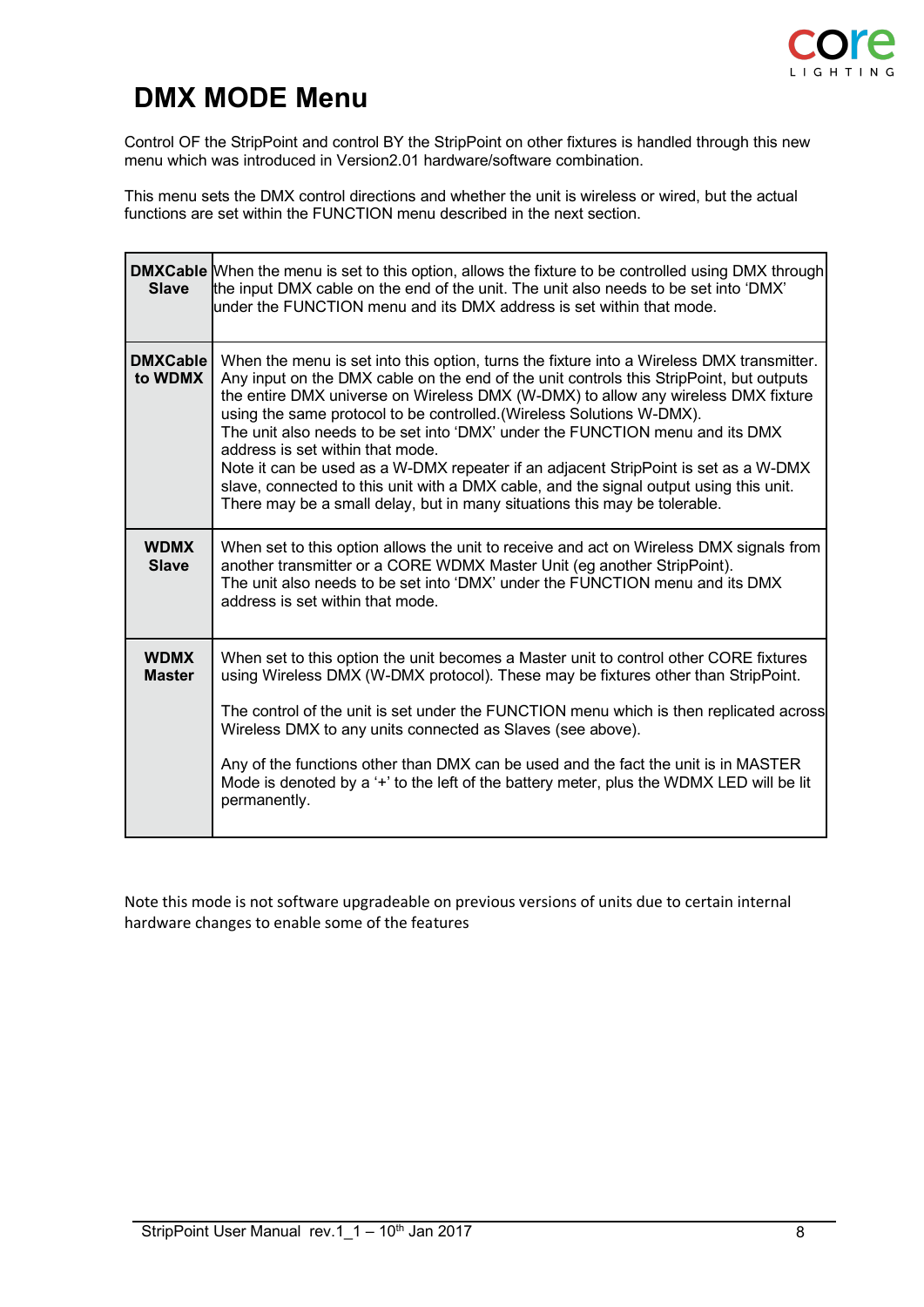

# **FUNCTION Menu**

There are three modes of Operation, accessed through the *FUNCTION* menu;

| <b>Function</b><br><b>CUSTOM</b> | This mode allows the fixture to output a static Red, Green, Blue or White colour, or any<br>combination thereof; each colour may be set to any value 0 to 255. (please note warning<br>on P5 regarding use of all colours simultaneously)<br>Any W-DMX input signal, if present, is ignored but in Master mode the setting is<br>transmitted |
|----------------------------------|----------------------------------------------------------------------------------------------------------------------------------------------------------------------------------------------------------------------------------------------------------------------------------------------------------------------------------------------|
| <b>Function</b><br><b>STATIC</b> | In this mode the fixture outputs a static LEE or preset 'cc' colour as selected.<br>The selection is remembered if the unit is switched off then back on or put into another<br>mode.<br>Any W-DMX input signal, if present, is ignored. but in Master mode the setting is<br>transmitted                                                    |
| <b>Function</b><br><b>EFFECT</b> | In this mode the fixture outputs patterns and sequences which is described in more detail<br>below.<br>Any W-DMX input signal, if present, is ignored but in Master mode the setting is<br>transmitted.                                                                                                                                      |
| <b>Function</b><br><b>DMX</b>    | In this mode the fixture is under control of Wireless DMX (W-DMX) so may be controlled<br>by a W-DMX compatible device or via the DMX input connector<br>Master/Slave and the DMX address are selected within the DMX function mode. Full<br>details are provided below                                                                      |



Then use the  $\blacktriangledown$  keys to select the required function as above and press  $\blacktriangledown$ . The three modes of operation are discussed in more detail below.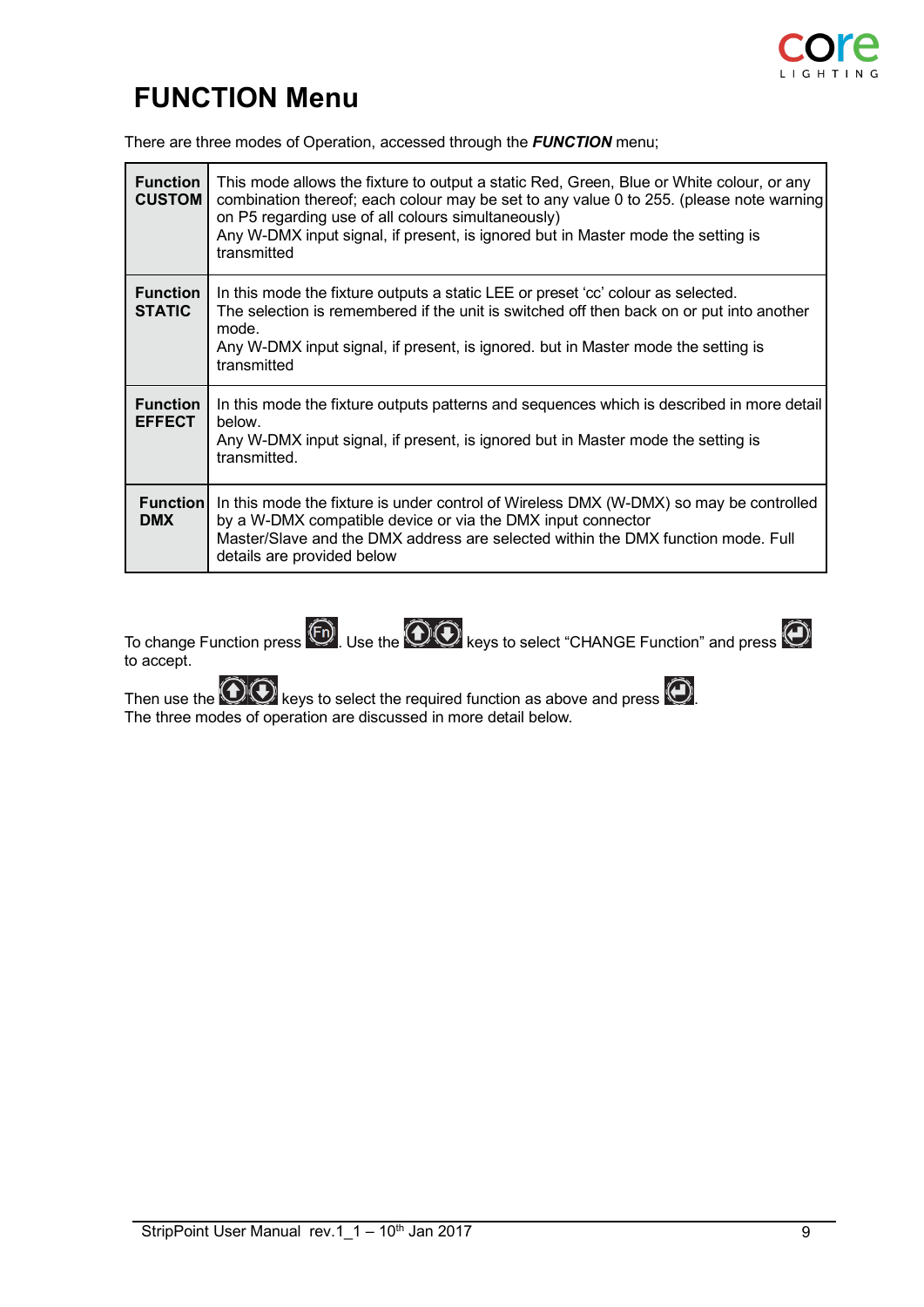

### **Function CUSTOM**

When in Custom Colour mode the display indicates the current selected colour.

Simply press  $\bigodot$  to step through the colours or accept a colour value. Use  $\bigcircled{O}$  keys to change the value.

Value range 0 to 255.

Tip: Mix red & blue for purple/pink Tip: Mix red & green for orange/yellow



Tip: Mix red & green with White for warm shades of white

If a white colour effect is desired to be output from the unit it is advisable to use the fixture on single colour white channel only rather than mixing white using R,G & B colours, since the single white is significantly more efficient than the mixed colours and keeps the head/circuit cooler. For shades of white, the white colour can be mixed with other colours to set a different tone. However, the more other colours introduced increases drain on the battery and reduces life before the next charge.

The StripPoint is designed to reach approximately 7-8 hours' life from a full charge with the equivalent of 2 colours on full 100%. This is the same as 1 colour on 255 mixed with 2 colours on 127, or an equivalent value adding up to 512. (e.g White mixed with red and green to make a warm white)



**See Section on 'Power' (P5) for warning on using all colours switched on full output**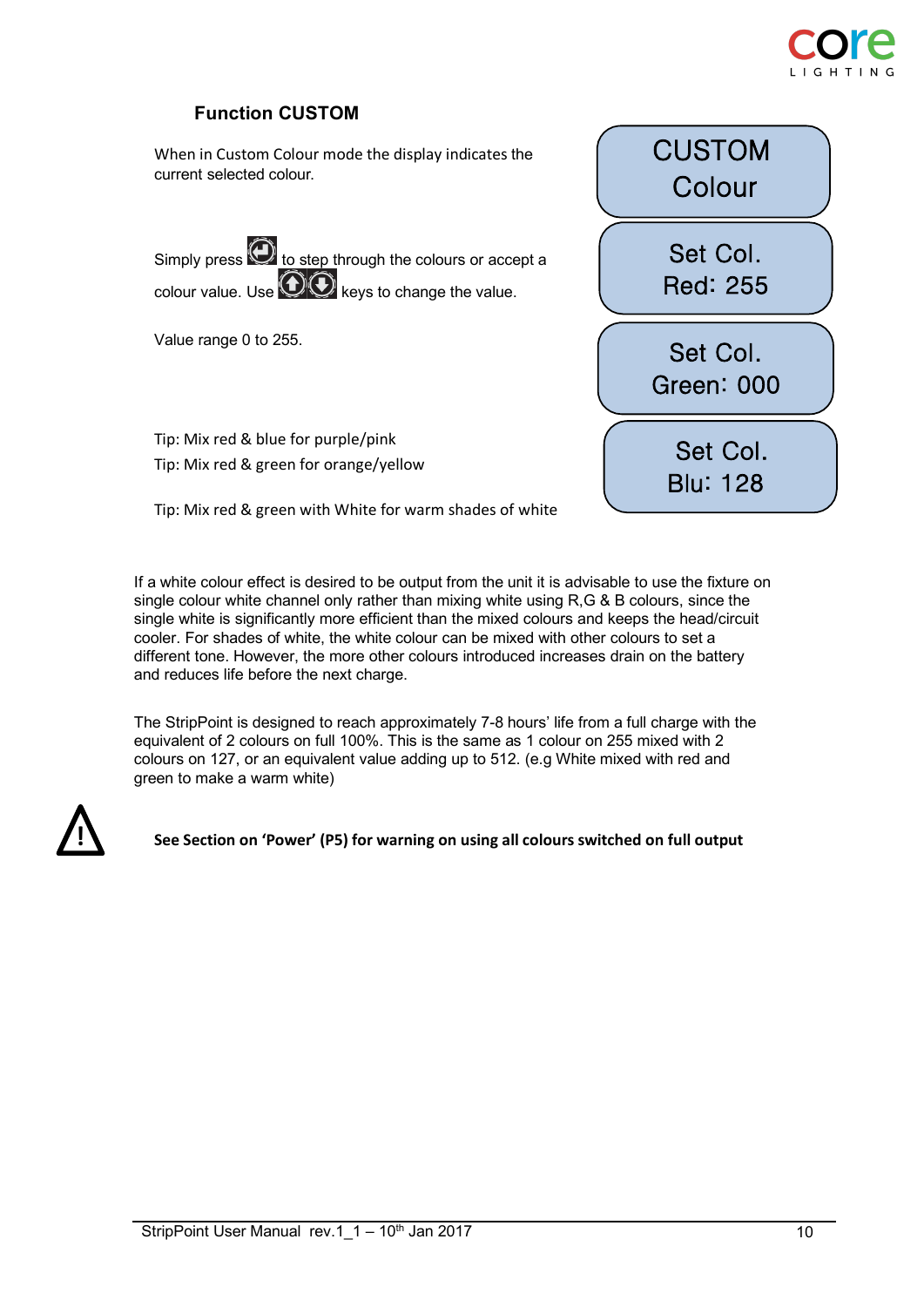

STATIC

Lee345

### **Function STATIC**

When in STATIC mode the display indicates the current selected colour.

To change the current selected colour press  $\bigodot$ The last character of the currently selected colour is underlined

Use the  $\sum$  keys to select a colour from the built-in library of 70 pre-programmed colours, including 60 popular LEE Filter Colours

The colour changes when cycling through the available options. The selected colour is only saved when <ENTER> is pressed. If <ENTER> is not pressed, the colour reverts to the previously selected colour after 8 seconds.

### **Available Colours**

| cc001         | White                  | <b>Lee075</b> | <b>Evening Blue</b>  | <b>Lee157</b> | Pink                 |
|---------------|------------------------|---------------|----------------------|---------------|----------------------|
| cc002         | Half Flesh Tone        | Lee089        | Moss Green           | <b>Lee159</b> | No Colour Straw      |
| cc003         | <b>Full Flesh Tone</b> | <b>Lee100</b> | <b>Spring Yellow</b> | <b>Lee162</b> | <b>Bastard Amber</b> |
| cc004         | <b>Half Mint Green</b> | <b>Lee101</b> | Yellow               | <b>Lee170</b> | Deep Lavender        |
| cc005         | Mint Green             | <b>Lee102</b> | Light Amber          | <b>Lee174</b> | Dark Steel Blue      |
| cc006         | Half Ice Blue          | Lee103        | Straw                | <b>Lee181</b> | Congo Blue           |
| cc007         | Full Ice Blue          | <b>Lee104</b> | Deep Amber           | <b>Lee192</b> | Flesh Pink           |
| cc008         | Soft Red               | <b>Lee106</b> | Primary Red          | Lee199        | Regal Blue           |
| cc009         | Soft Green             | <b>Lee107</b> | <b>Light Rose</b>    | Lee323        | Jade                 |
| cc010         | Soft Blue              | <b>Lee108</b> | English Rose         | <b>Lee341</b> | <b>Plum</b>          |
|               |                        | Lee113        | Magenta              | Lee345        | Fuchsia              |
| Lee002        | Rose Pink              | Lee115        | Peacock Blue         | Lee353        | Lighter Blue         |
| Lee009        | Pale Amber Gold        | <b>Lee117</b> | <b>Steel Blue</b>    | <b>Lee652</b> | Urban Sodium         |
| Lee010        | <b>Medium Yellow</b>   | <b>Lee118</b> | Light Blue           | <b>Lee722</b> | <b>Bray Blue</b>     |
| Lee013        | <b>Straw Tint</b>      | <b>Lee119</b> | Dark Blue            | <b>Lee724</b> | Ocean Blue           |
| Lee015        | Deep Straw             | <b>Lee121</b> | Lee Green            | <b>Lee738</b> | Jazz Green           |
| Lee017        | Surprise Peach         | <b>Lee126</b> | Mauve                | <b>Lee765</b> | Lee Yellow           |
| Lee019        | Fire                   | <b>Lee127</b> | Smoky Pink           | <b>Lee776</b> | Nectarine            |
| Lee020        | Medium Amber           | Lee135        | Deep Amber Gold      | <b>Lee777</b> | Rust                 |
| Lee024        | Scarlet                | Lee136        | Pale Lavender        | <b>Lee779</b> | <b>Bastard Pink</b>  |
| Lee026        | <b>Bright Red</b>      | Lee138        | Pale Green           | <b>Lee789</b> | <b>Blood Red</b>     |
| Lee046        | Dark Magenta           | <b>Lee139</b> | Primary Green        | <b>Lee793</b> | Vanity Fair          |
| Lee058        | Lavender               | <b>Lee147</b> | Apricot              | <b>Lee795</b> | Magical Magenta      |
| <b>Lee068</b> | <b>Sky Blue</b>        | <b>Lee153</b> | Pale Salmon          |               |                      |

StripPoint User Manual rev.1\_1 – 10<sup>th</sup> Jan 2017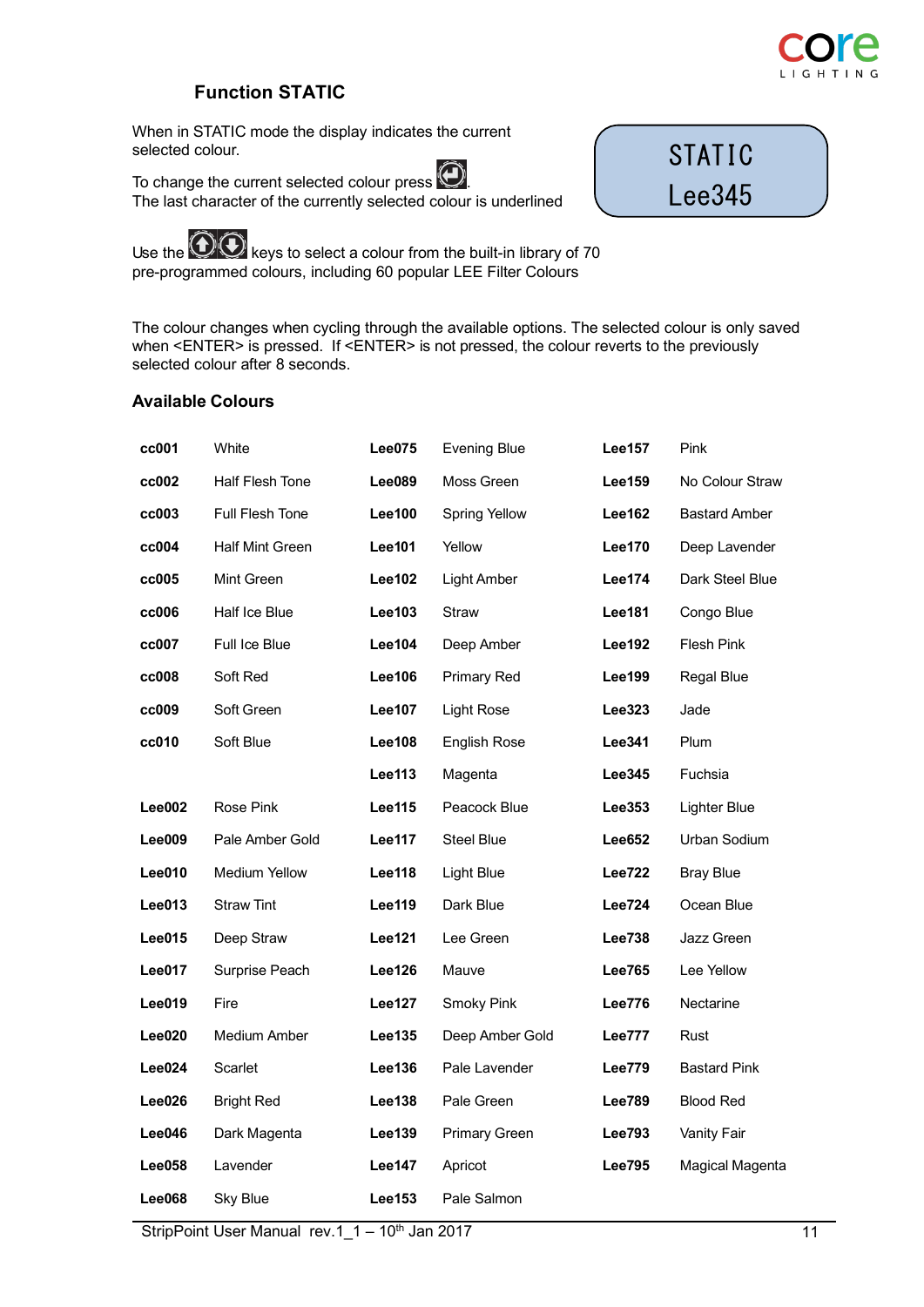# **Function DMX**

CORE StripPoint is equipped with a Wireless Solution W-DMX wireless radio transmitter and receiver. This allows the fixture colour to be set up by or synchronized with sequences produced by a DMX lighting controller or other StripPoint unit when in Receive, or SLAVE mode.

Alternatively, when in MASTER mode the unit can be linked to many Slave units which will then duplicate the output from the Master on the Slave units.

(NB only 4-channel mode is output).

If not using a StripPoint as a Master unit then a compatible W-DMX transmitter attached to a DMX controller is necessary, available separately. This could be a lighting desk, a specific controller, or a CORE ColourPoint, Point 15, 20 or 30 Master unit.

When the 'Function DMX' screen is shown, after a few seconds the screen automatically reverts to the last mode used, either Master or

Slave. By pressing the  $\bigodot$  key the 'DMX Type' screen is shown,

which allows the user to select the opposite mode using  $\bigodot \bigodot$  key.

## **DMX Master Operation**

Once Master mode is set change the function to CUSTOM, EFFECT or STATIC and any Slave units will follow the Master.

The Master may be linked to any number of unlinked slaves by

pressing the Wireless<sup>key</sup> key momentarily.

The adjacent link light will flash for a few seconds whilst it links to the unlinked slave units then go solid.

While in Master Mode the StripPoint will also output DMX data on the 5-pin DMX Output connector

### **DMX Slave Operation**

When in DMX Slave mode the display will show the current active DMX Start Address so the unit can be controlled from elsewhere.

The fixture can follow data received wirelessly or via the DMX cable input. If the cable input is used please ensure that the wireless card is disabled in the SETTINGS menu.

For Wireless DMX connection (Wireless Solutions W-DMX) the Slave unit needs to be paired with the StripPoint Master unit or W-DMX transmitter which it will receive signals from (see below for W-DMX Pairing).

The number of channels being controlled and the pixel mapping depends on the *"DMX MODE"* which is set in settings Menu. (All RGBW pixels will follow the same colour whilst in 4/5 channel mode, whilst in 72 channel mode each of the 18 pixels are independently addressable with 4 colours red, green, blue and white).

In SLAVE mode the entire universe is output on the 5-pin output connector either when used wirelessly or from a cable, which allows this fixture to be daisy-chained to the next fixture cable DMX Input and so on.



### **See Section 1 on 'Power' (P5) for warning on using all colours switched on full output**

 $DMX +$ Master





DMX Type Master

Function

DMX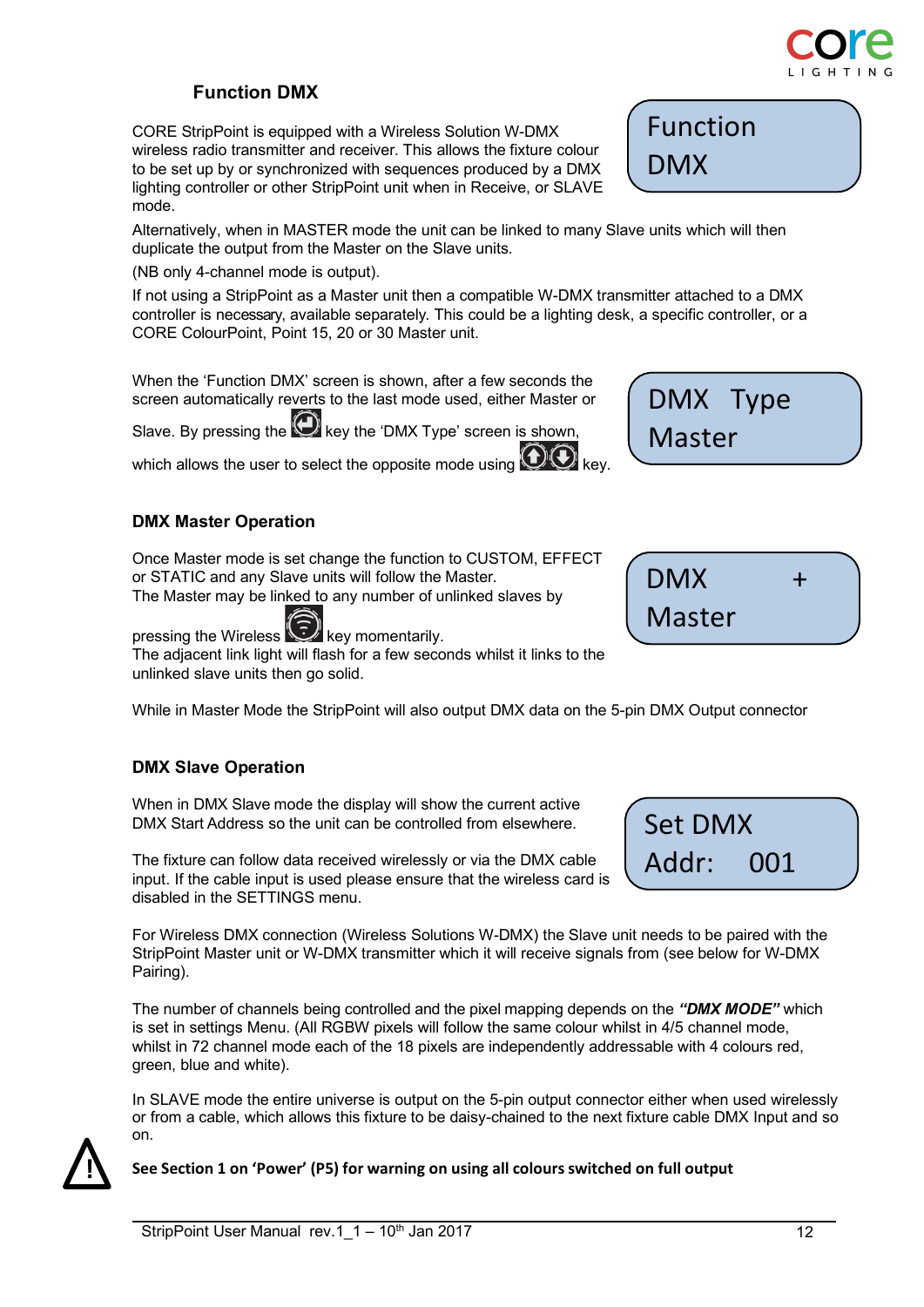

### **DMX Addressing**

In Slave mode DMX channel mapping for each Pixel and LED on the fixture can be selected. A pixel consists of 4 leds, Red, Green. Blue, White. Pixel 1 is the right-hand end LED on the batten, pixel 18 is the left-hand end LED (with the LCD screen facing towards the user)

DMX Start Address:



To set the DMX start address press  $\bigoplus$  key when the display shows the current address. Use the  $\bigcirc$   $\bigcirc$  keys to select the new start address then  $\bigcirc$  to confirm.

In Master mode the StripPoint will transit in 4 channel mode only (at the time of going to press).

### **Function EFFECT**

The StripPoint is equipped to generate a number of special effects as a stand-alone unit when Function EFFECT is selected. This is true whether DMX is placed in Slave or Master Mode, although at the time of going to press will not output these to connected Slave units when DMX is in Master Mode (this feature may be added as a future development).

Function EFFECT

By pressing the  $\bigodot$  key the last used effect type is brought up,

which can then be changed using the  $\bigcirc \mathbf{\odot}$  keys.

| Type: |  |  |
|-------|--|--|
| R'bow |  |  |

By pressing the  $\bigodot$  key to confirm the effect type, the speed can be

adjusted from a range 1 to 10 using the  $\bigodot$  Reys. When

confirmed with the  $\bigoplus$  key the screen reverts to show the effect and speed.

| <b>EFFECT</b> |  |
|---------------|--|
| R'bow 10      |  |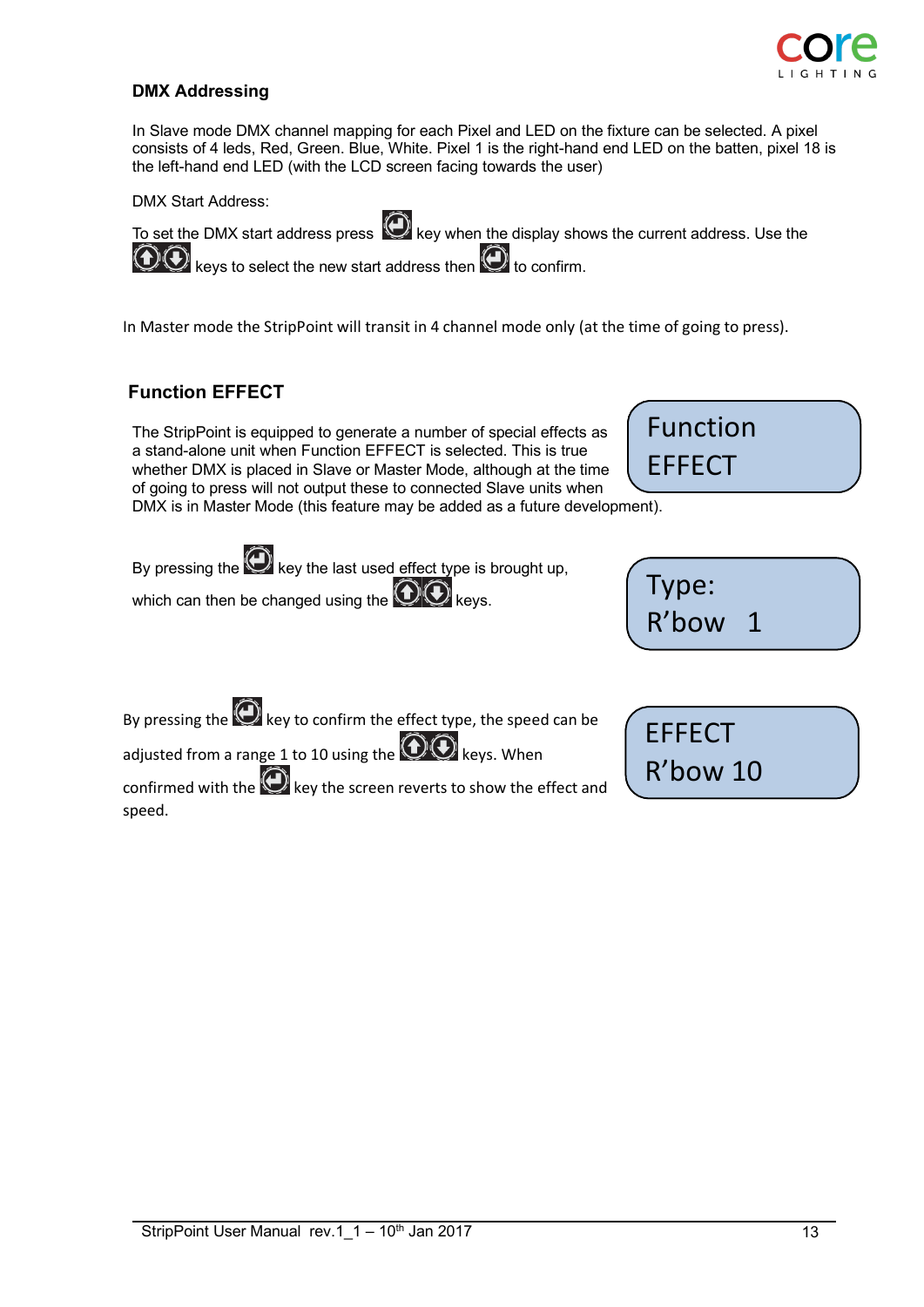

### **W-DMX Pairing and Unpairing**

StripPoint units need to be manually paired with the lighting control unit equipped with a W-DMX transmitter. This could be a lighting desk with DMX Output, or another CORE Master unit with a W-DMX transmitter inside.

This allows a group of StripPoint fixtures to be controlled from a lighting desk or Master using the built-in colour cycles (inside StripPoint/ColourPoint/Point15/20/30). Or set up individually selected colours across many units at once from just one Master unit.

### **W-DMX Link LED**

The W-DMX link status is shown by the LINK LED, this provides information on the W-DMX link. This follows the same status indication as all Wireless Solution W-DMX products.

When in MASTER mode this LED should be steadily ON except while pairing.



### **Description for operation in Slave mode:**

| <b>OFF</b>                       | If the LED is OFF the StripPoint is <b>not paired</b> with a W-DMX transmitter                                                                                                                                                                                              |
|----------------------------------|-----------------------------------------------------------------------------------------------------------------------------------------------------------------------------------------------------------------------------------------------------------------------------|
| <b>FLASHING</b>                  | If the LED is FLASHING the StripPoint is <b>paired</b> with a W-DMX<br>transmitter, but the transmitter is switched off.                                                                                                                                                    |
| <b>STEADY ON</b>                 | If the LED is STEADILY ILLUMINATED the StripPoint is paired with, and ready to<br>receive data from a W-DMX transmitter. This is a fully paired and fully<br>functioning system.                                                                                            |
| <b>UNEVEN</b><br><b>FLASHING</b> | If the LED is FLASHING unevenly, the StripPoint could be paired with a<br>W-DMX transmitter, the transmitter is switched on, but there is no<br>DMX Input to the transmitter.<br>Alternatively, it could mean a fault condition on the W-DMX card inside<br>the StripPoint. |

### **Unpairing a Slave fixture from W-DMX Transmitter units**

- Switch on the StripPoint
	-
- **Press and hold the button until the W-DMX LINK LED is turned OFF.**
- StripPoint is now **unpaired** from the W-DMX transmitter.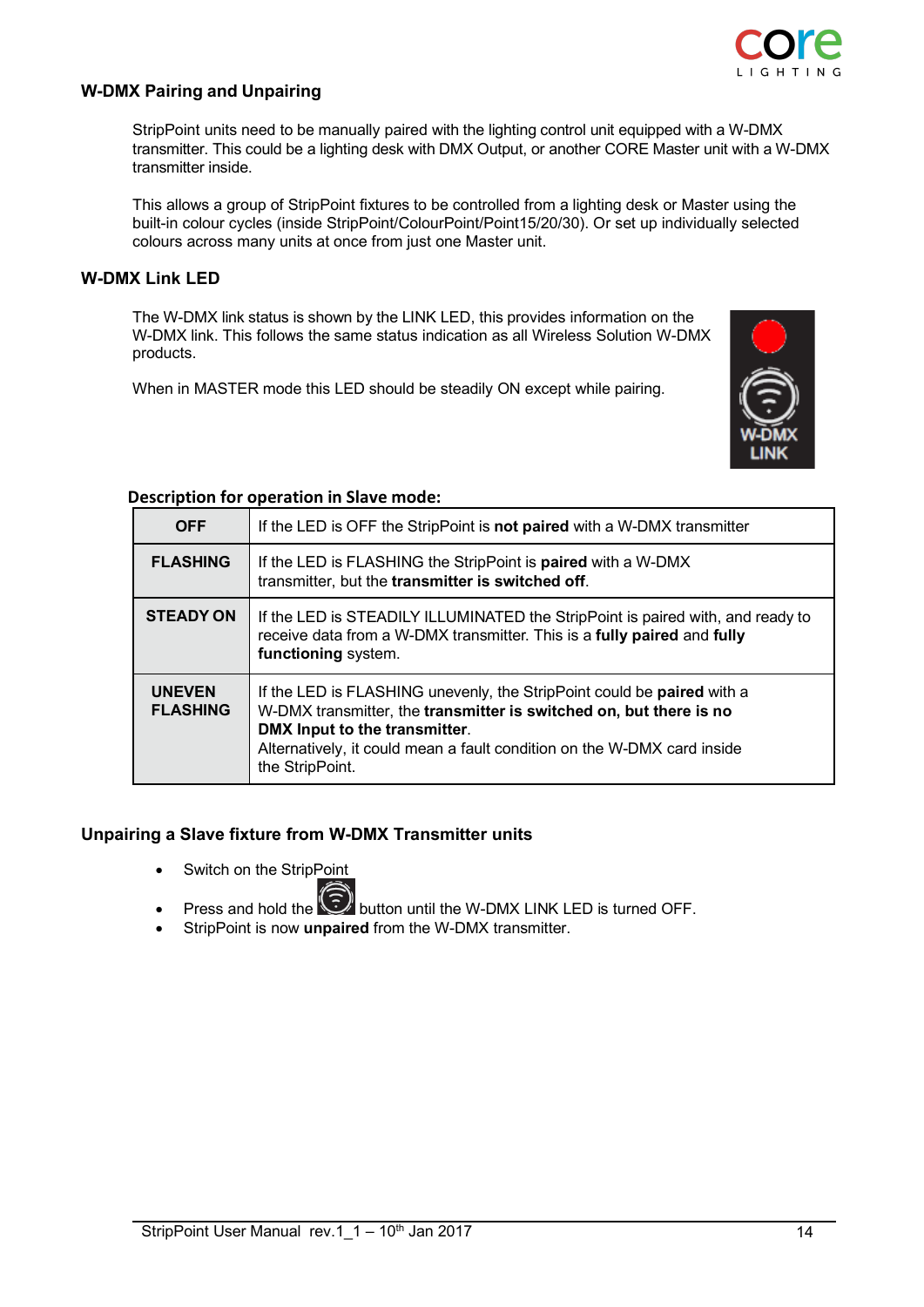

### **Pairing a StripPoint slave to a W-DMX Transmitter unit or CORE Master unit**

- Switch on the StripPoint Slave and ensure it is in DMX Slave Mode (see above DMX Slave Operation).
- Ensure the StripPoint is **unpaired** from any other transmitter (i.e. the LINK LED is OFF) above Unpairing a Slave fixture from W-DMX Transmitter Units.
- Ensure the transmitter is within range and switched on.
- On most W-DMX transmitters (including CORE ColourPoint and StripPoint units) press the ⊜

button on the master for about 1s.

- The transmitter will scan for all unlinked receivers for around 10 seconds; the LED will flash on the Slave and Master units during the process of pairing.
- If pairing is successful the LINK LED on the Slave StripPoint will illuminate permanently.
- ALL Unlinked StripPoint units (and other Unlinked W-DMX units too) may be linked at the same time. No apparent limit to the number being paired.
- For receiver units not to be paired with this transmitter, simply switch off those unwanted receivers before this pairing process. They may be paired with a different transmitter after switching on again and repeating the pairing process with the new transmitter.

### **Pairing with a CORE Point15, Point20 or Point30 Master unit**

- Switch on the StripPoint.
- Ensure the StripPoint is **unpaired** from any other transmitter (the LINK LED is OFF) above.
- Ensure the Master unit is within range and switched on.
- Select MODE MSTR  $\rightarrow$  MSTR DMX  $\rightarrow$  Add Unit  $\rightarrow$  '+' to select 'YES'  $\rightarrow$  ( $\rightarrow$  to confirm.
- The transmitter will scan for all unlinked receivers for around 10 seconds; the LINK LEDs flash.
- If pairing is successful the LINK LED on the StripPoint will illuminate.

For successful linking the receiver must fulfill the following conditions:

Distance to transmitter (in free air)

- Less than 200m for Micro model transmitter
- Less than 500m for BlackBox or WhiteBox transmitter

Position above obstacles (e.g. crowds and tress)

• Minimum 1m

### **Pairing a StripPoint Master to other fixtures**

- Ensure the fixtures to be controlled are in SLAVE mode and unlinked (the LINK LED is OFF above.)
- Ensure the Master unit is within range and switched on.
- Press the button for about 1s and the W-DMX led will flash indicating that it is scanning for Slave fixtures. On completion the led will stay on solidly and will glow permantly on the linked Slave fixtures too.



### **i Pairing to a transmitter is remembered after power off or the battery is depleted.**

This allows the system pairing to be set up in a warehouse and the whole system simply switched on at the site, which makes deployment very simple.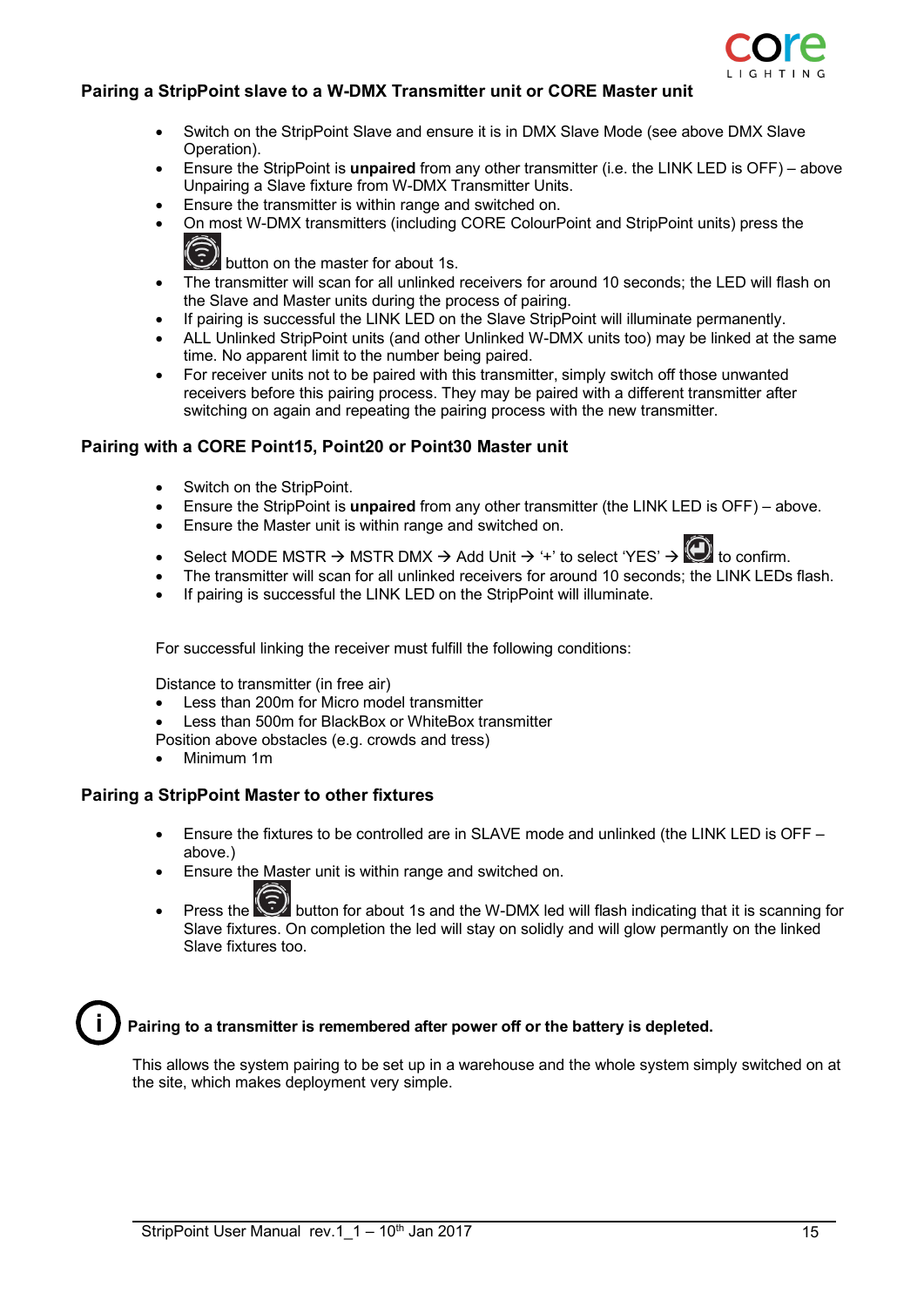

# **SETTINGS Menu**



A number of parameters can be set up in the SETTINGS menu, this is selected by pressing

followed by the  $\bigcircled{C}$  keys and the  $\bigcircled{C}$  key to select to select "*CHANGE Settings*".

Use the  $\bigcircled{C}$  keys to scroll between:

| <b>Power</b><br><b>Mode</b>       | Normal or Longlife operation to give longer battery life                                                                                                            |
|-----------------------------------|---------------------------------------------------------------------------------------------------------------------------------------------------------------------|
| <b>BRIGHTNS</b><br><b>Control</b> | Adjusts the light output in stand-alone mode                                                                                                                        |
| <b>DMX</b><br><b>Mode</b>         | Selects the DMX mapping mode between 4, 5, 8, 9 and 72 channels. Details of the<br>mapping are shown below.                                                         |
| <b>PWM</b><br>Freq                | Adjusts the PWM frequency of the LED drive to optimize operation with TV cameras                                                                                    |
| Lamp<br><b>Profile</b>            | Fade profile selection between Sq. law or Linear                                                                                                                    |
| <b>WDMX</b><br><b>Power</b>       | This was removed from Version2.01 software onwards through the introduction of the<br>DMX menu. It previously disabled the WDMX card to allow cable DMX to be used. |
|                                   | <b>PSU Mode</b> Switches between PSU Only and PSU plus Battery modes. PSU Only disables battery<br>operation                                                        |

### **Power Mode**

The "Normal" option provides maximum light output.

"LongLife" reduces the LED output by 50%, therefore enables 2 x running period for ALL FUNCTIONS, whether stand-alone, DMX Master or DMX Slave (even when controlled from another Master).

Having selected Power Mode, Use  $\bigcirc$  keys to toggle between "Norm" and "LongLife" then press

to save changes. This setting affects all modes so that the battery life each unit can be individually set, irrespective of what's controlling it.

### **Brightness Control**

A separate brightness control that can control the output of the unit in stand-alone mode:

The value may be changed from 0 to 100%



Use  $\bigoplus$  keys to toggle between "0%" and "100%" then press  $\bigoplus$  to save changes. This setting adjusts Static, Cust Col and Effect modes only.

In DMX slave mode the Brightness control will have no effect if the DMX mode includes dimmer data. Ie the Brightness control will be inactive when set to 5 channel and 9 channel mode but active when 4 channel, 8 channel and 72 channel is selected.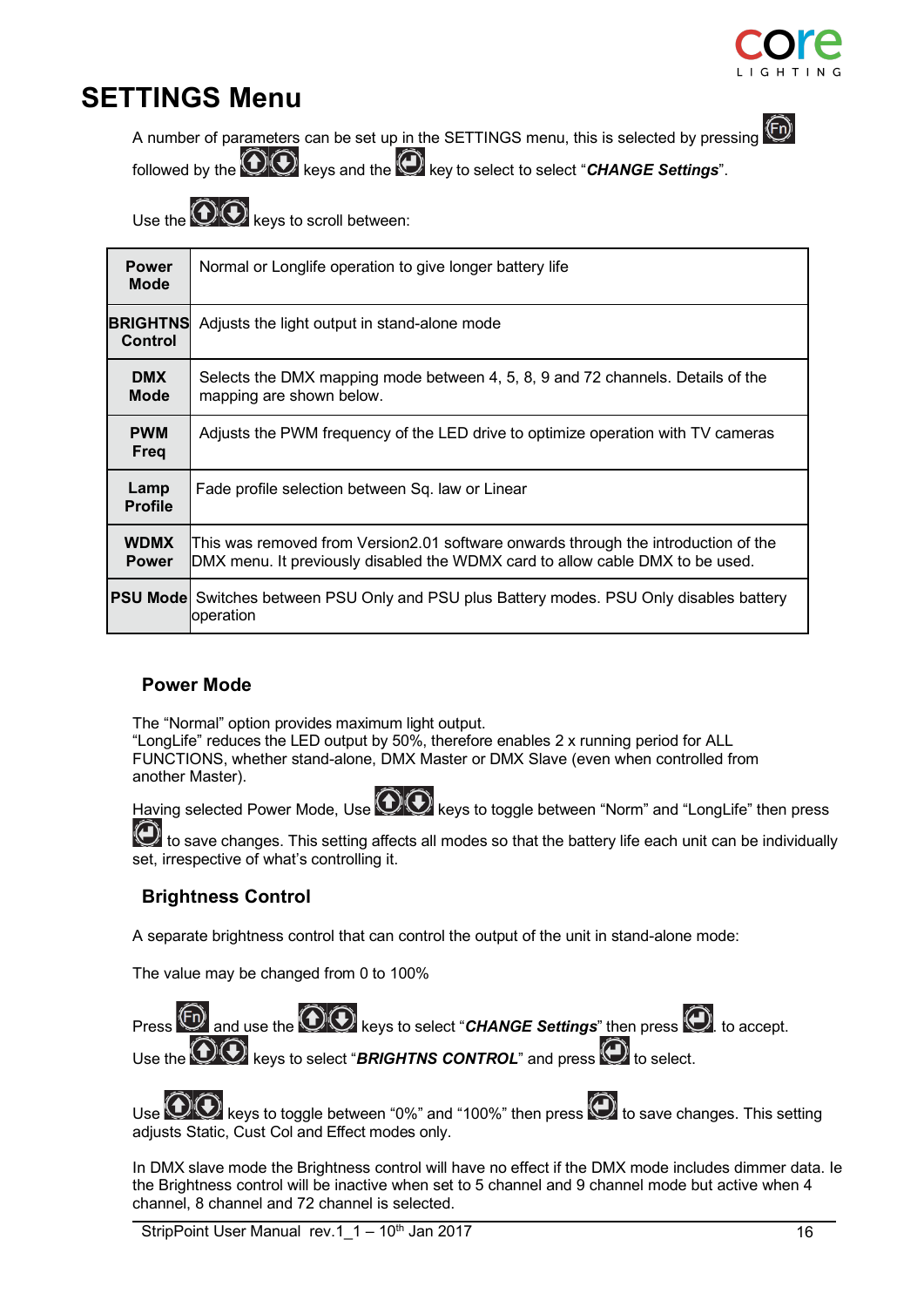

### **DMX Mode**

The DMX channel mapping for each LED output on the fixture can be selected. A pixel consists of 4 LEDs: Red, Green. Blue, White. Pixel 1 is the right-hand end LED cluster on the batten, pixel 18 is the left-hand end LED cluster.

| DMX form |                                                                                                   |
|----------|---------------------------------------------------------------------------------------------------|
| 4 chan   | All 18 pixels are controlled by 4 DMX channels for Red, Green Blue, White.                        |
|          | No dimmer channel                                                                                 |
| 5 chan   | All 18 pixels are controlled by 4 DMX channels for Red, Green Blue, White and the 5 <sup>th</sup> |
|          | channel controls the brightness (Dimmer channel)                                                  |
| 8 chan   | Pixels 1 to 8 on RHS of fixture are controlled by channels 1 to 4                                 |
|          | Pixels 9 to 18 on LHS of fixture are controlled by channels 5 to 8. No dimmer channel             |
| 9 chan   | Pixels 1 to 8 on RHS of fixture are controlled by channels 1 to 4                                 |
|          | Pixels 9 to 18 on LHS of fixture are controlled by channels 5 to 8                                |
|          | Channel 9 controls the overall brightness (Dimmer channel)                                        |
| 72 chan  | Full pixel mapping such that each led in each pixel is controlled. No dimmer channel              |

A full mapping table is shown in Appendix 1 of this document.



Use  $\bigoplus$  keys to toggle between 4, 5, 8, 9 or 72 Chan mode then press  $\bigoplus$  to save changes.

### **PWM Frequency Control**

For HD TV work StripPoint is equipped with an option to adjust the PWM frequency of the LEDs to prevent 'beating' with the TV scan frequency.

Press  $\bigcirc$  and use the  $\bigcirc$   $\bigcirc$  keys to select "*CHANGE Settings*" then press  $\bigcirc$  to accept. Use the  $\bigcircled{O}$  keys to select "*PWM Freq*" and press  $\bigcircled{O}$  to select.

Then use the  $\bigcirc$  keys to select a from value from 244Hz to 1.9kHz. Press  $\bigcirc$  to save changes and the screen will revert to showing the 'Function' mode.

**i**

*Beware that when using the higher frequencies the resolution of the colour intensity steps is reduced, so the effect of colour changing can become less smooth and more 'steppy'.*

### **Lamp Profile**

The dimming curve can be selected to optimize for different applications

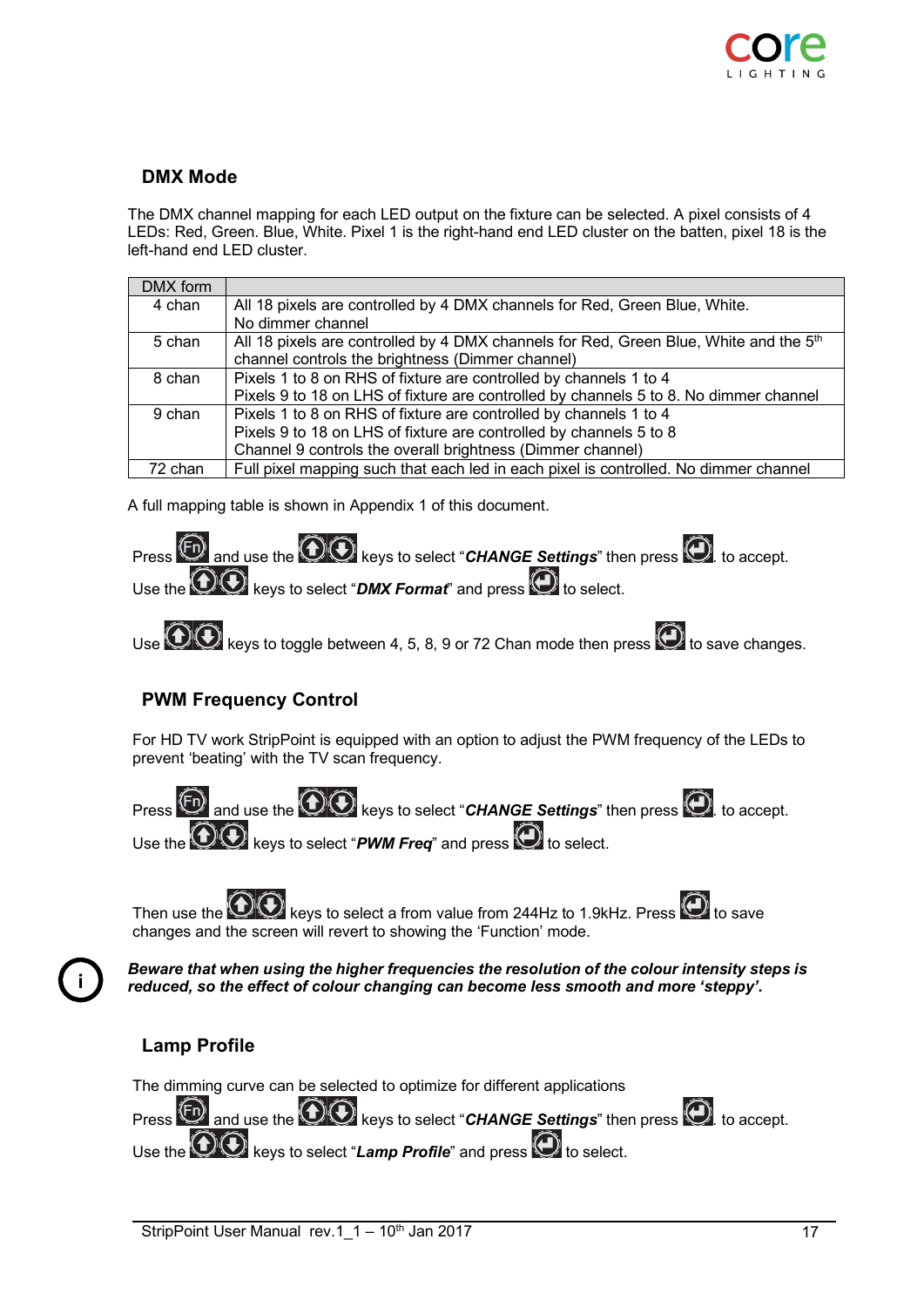

Then use the  $\bigcirc \odot$  keys to select "Sq. Law" or "Linear" curve. Press  $\bigcirc$  to save changes and the screen will revert to showing the 'Function' mode.

### **W-DMX Power**

The Wireless DMX can be turned off so the unit will only respond to, and transmit from, the physical DMX connectors

Press  $\bigoplus$  and use the  $\bigoplus$  keys to select "*CHANGE Settings*" then press  $\bigoplus$  to accept. Use the **OO** keys to select "DMX Power" and press **O** to select.

Then use the  $\bigcircled{O}$  keys to select "On" or "Off". Press  $\bigcircled{O}$  to save changes and the screen will revert to showing the 'Function' mode.

### **PSU Mode**



Use the  $\bigoplus$  keys to toggle between PSU Only Mode and Battery + PSU Modes. This function switches between PSU Only and PSU plus Battery modes.

PSU Only disables battery operation so the fixture can be activated/deactivated by switching on/off the mains power supplied on the input power connector. This is useful in, for example, a stage setting where power to the stage lights is switched on & off from a separate switch.

In Battery+PSU mode the unit remains switched on when external power is removed (until the battery depletes its charge). It also requires the power switch on the front to be pressed to switch the unit on, even when mains power is applied. In this situation, external power is only used for charging the battery until the unit power button is pressed to switch on the unit.

Note that this mode can be a useful feature for providing security lighting if the unit is being supplied on mains power but the supply switches off (eg generator-fed supplies are notoriously unreliable) so StripPoint in this mode can provide a back-up lighting system.

# **Other Useful Features**

### **Keypad Lock**

The keypad may be locked to prevent tampering or inadvertent adjustment of the unit.

To Lock: Hold down the  $(F)$  whilst switching ON the unit to Lock.

To Unlock: First switch OFF the unit. Hold down the **CO** whilst switching ON the unit to Unlock.

### **Master Reset**

All settings can be reset to the default factory set up by pressing the  $\bigcirc \mathbf{Q}$  keys while turning the unit on with the  $\circledcirc$  button.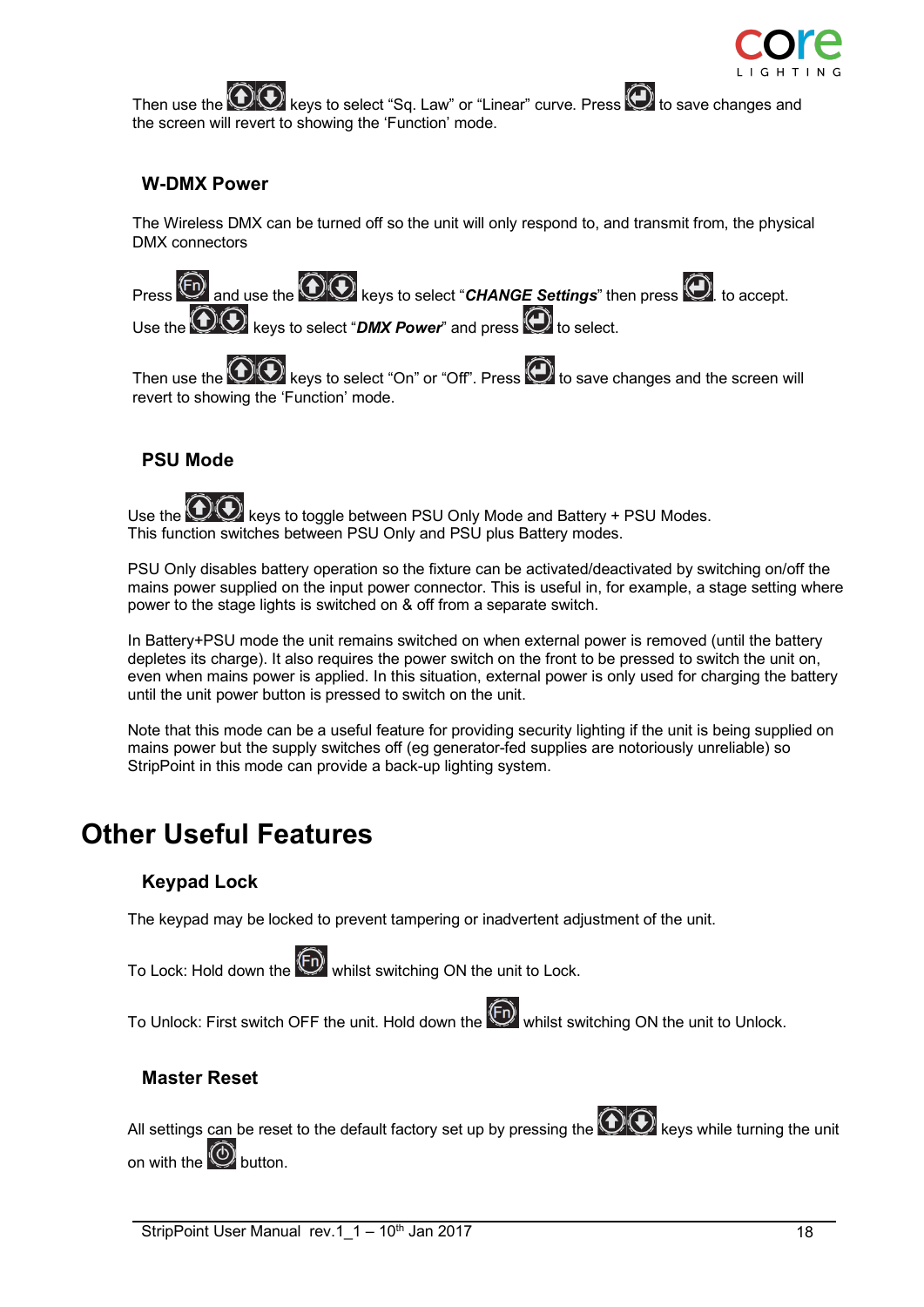

# **Mechanical**

### **Dimensions**

| Length: | 1000mm                     |
|---------|----------------------------|
| Height: | 157mm (with feet attached) |
| Width:  | 74mm                       |

Weight: 6.0Kg

Floor mounting: the unit can be pivoted through 90 degrees providing vertical and horizontal beams

Truss mounting options: The unit is supplied with Adjustable feet designed to be attached to standard 10mm mountings. Alternatively the StripPoint can be attached to a baseplate using quickrelease, ¼ turn fixings available from CORE Lighting Ltd. This baseplate has 10mm fixings to be attached to trussing walls or other structures.

Safety Fixings: the StripPint has 10mm eyes in the back of the chassis and M10 blind mountings allowing a range of safely clips to be attached.

### **Antenna**

The antenna is a high-gain type similar in performance to the Wireless Solutions W-DMX 2dB standard antenna according to testing. This antenna is now fitted to all CORE POINT units.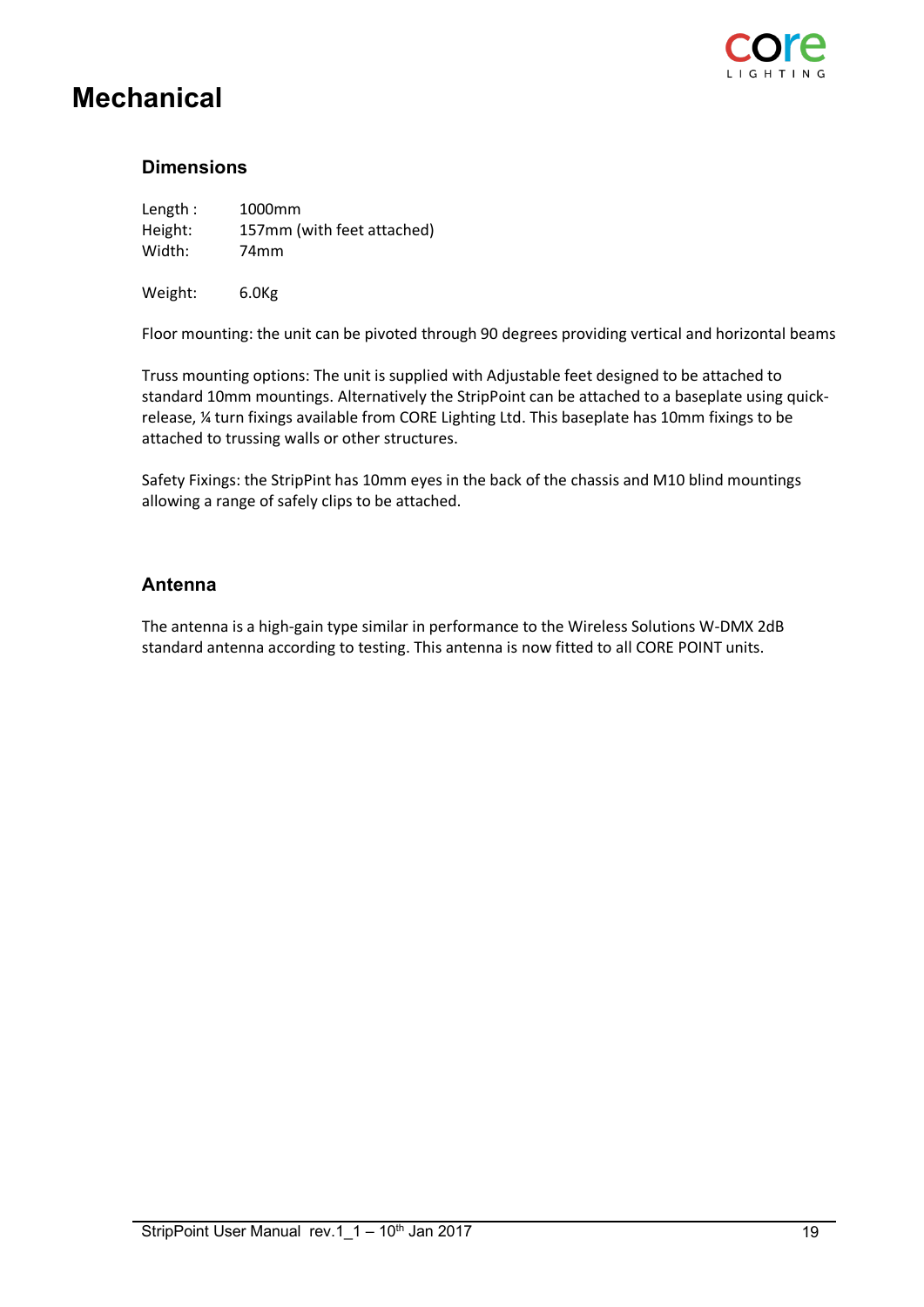

# **Warranty**

CORE Lighting Limited (CORE Lighting) warrants this product to be free from defects in materials and workmanship (subject to the terms set forth below).

CORE Lighting will repair or replace (at CORE Lighting's option) this product or any defective parts in this product. The standard warranty period is 24 months from date of purchase, excluding battery pack which is 12 months, although this period may vary from country to country. If in doubt consult your dealer and ensure that you retain proof of purchase.

To obtain warranty service, please contact the CORE Lighting authorised dealer from which you purchased this product. If your dealer is not equipped to perform the repair of your CORE Lighting product, it can be returned directly to CORE Lighting, with carriage being paid at your own expense. You will need to ship this product in either its original packaging or packaging affording an equal degree of protection. Providing the product is found to be faulty, CORE Lighting will pay for return carriage.

Proof of purchase in the form of a bill of sale or receipted invoice, which is evidence that this product is within the warranty period, must be presented to obtain warranty service.

This Warranty is invalid if (a) the factory-applied serial number has been altered or removed from this product or (b) this product was not purchased from a CORE Lighting authorised dealer.

This Warranty does not cover cosmetic damage or damage due to acts of God, accident, misuse, abuse, negligence, commercial use, or modification of, or to any part of, the product. This Warranty does not cover damage due to improper operation, maintenance or installation, or attempted repair by anyone other than CORE Lighting or a CORE Lighting dealer, or authorised service agent which is authorised to do CORE Lighting warranty work. Any unauthorised repairs will void this Warranty. This Warranty does not cover products sold AS IS or WITH ALL FAULTS.

REPAIRS OR REPLACEMENTS AS PROVIDED UNDER THIS WARRANTY ARE THE EXCLUSIVE REMEDY OF THE CONSUMER. CORE LIGHTING SHALL NOT BE LIABLE FOR ANY INCIDENTAL OR CONSEQUENTIAL DAMAGES FOR BREACH OF ANY EXPRESS OR IMPLIED WARRANTY IN THIS PRODUCT. EXCEPT TO THE EXTENT PROHIBITED BY LAW, THIS WARRANTY IS EXCLUSIVE AND IN LIEU OF ALL OTHER EXPRESS AND IMPLIED WARRANTIES WHATSOEVER INCLUDING, BUT NOT LIMITED TO, THE WARRANTY OF MERCHANTABILITY AND FITNESS FOR A PRACTICAL PURPOSE.

Some countries and US states do not allow the exclusion or limitation of incidental or consequential damages or implied warranties so the above exclusions may not apply to you. This Warranty gives you specific legal rights, and you may have other statutory rights, which vary from state to state or country to country.

For any service, in or out of warranty, please contact your dealer.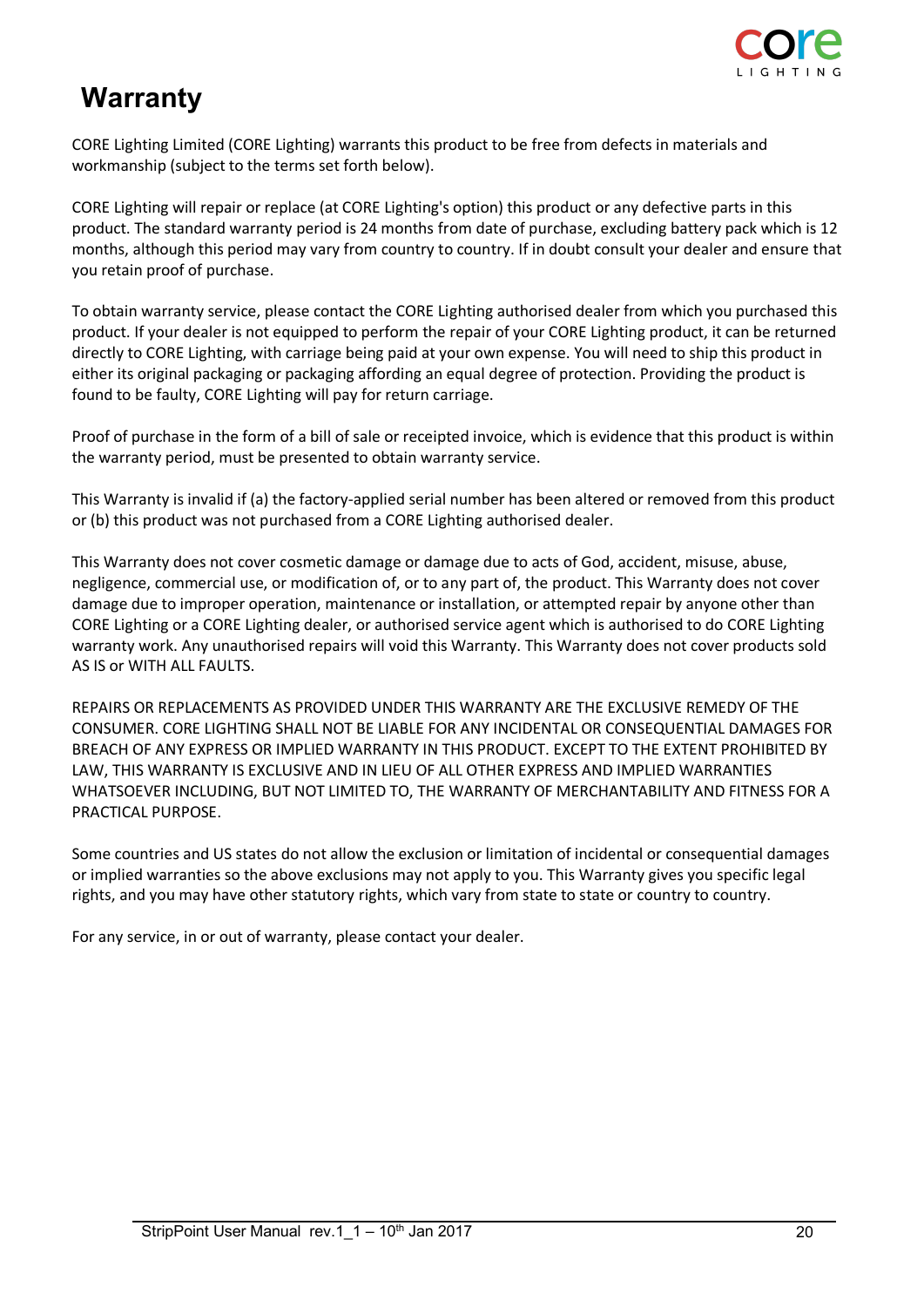

# **Compliance Information**

### **System Compliance**

CORE Lighting Limited declares that this product conforms to the specifications listed in this manual, following the provisions of the European R&TTE directive 1999/5/EC:

Restrictions on Hazardous Substances (RoHS) (2002/95/CE) Electromagnetic Compatibility (2004/108/EC). Safety (EN 60950) Technical requirements for radio equipment. (EN 300 328)

 $\epsilon$ 

*CAUTION—This equipment is intended to be used in all EU and EFTA countries. Outdoor use may be restricted to certain frequencies and/or may require a license for operation. Contact local Authority for procedure to follow.*

# **FCC & Industry Canada Statement for Radio Compliance W-DMX Transmitter & Receiver**

We,

*CORE Lighting Limited Prindion House Kingsmill Lane Painswick Gloucestershire GL6 6SA*

declare under our sole responsibility that the product

FCC ID: UQT-WDMXOEMPCBF Model: W-DMX OEM PCB F

complies with Part 15 of the FCC Rules.

Operation is subject to the following two conditions:

(1) this device may not cause harmful interference, and

(2) this device must accept any interference received, including interference that may cause undesired operation.

To assure continued compliance, any changes or modifications not expressly approved by the party responsible for compliance could void the user's authority to operate this equipment.

**NOTE:** This equipment has been tested and found to comply with the limits for a Class B digital device, pursuant to Part 15 of the FCC Rules. These limits are designed to provide reasonable protection against harmful interference in a residential installation.

This equipment generates, uses, and can radiate radio frequency energy and, if not installed and used in accordance with the instructions, may cause harmful interference to radio communications.

However, there is no guarantee that interference will not occur in a particular installation. If this equipment does cause harmful interference to radio or television reception, which can be determined by turning the equipment off and on, the user is encouraged to try and correct the interference by one or more of the following measures:

• Reorient or locate the receiving antenna.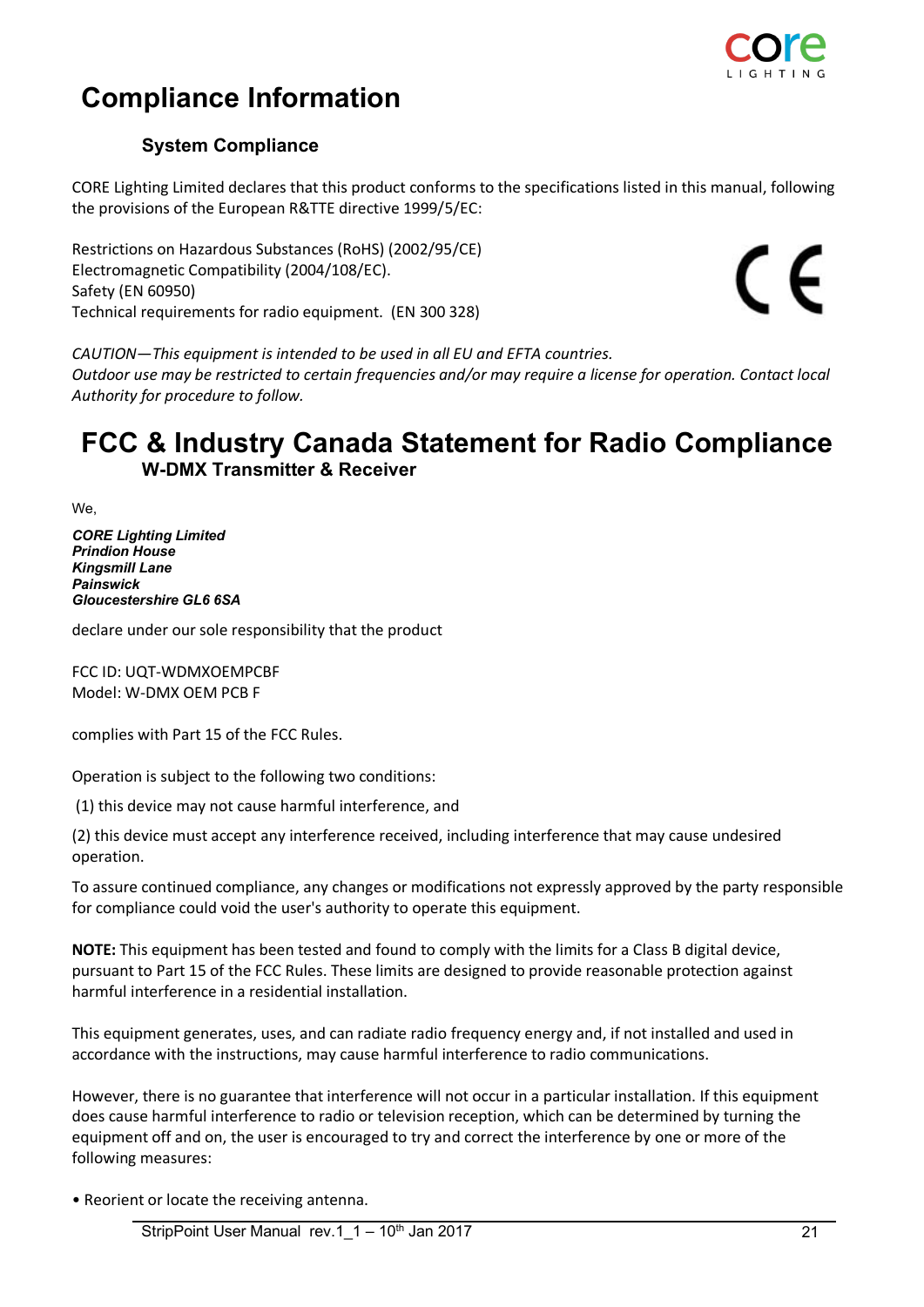

- Increase the separation between the equipment and receiver.
- Connect the equipment into an outlet on a circuit different from that to which the receiver is connected.
- Consult the dealer or an experienced radio/TV technician for help.

### **RF Exposure Warning for North America, and Australia**

**Warning**! To meet FCC and other national safety guidelines for RF exposure, **the antennas for this device must be installed to ensure a minimum separation distance of 20cm (7.9 in.) from persons**.

# **WEEE & RoHS Statement**



The European Directive 2002/96/EC on Waste Electrical and Electronic Equipment (WEEE), requires that products must not be disposed of the normal unsorted municipal waste stream. Appliances must be collected separately in order to optimise the recovery and recycling of the materials they contain and reduce the impact on human health and the environment.

The consumer must contact their local authority or retailer for information concerning disposal of their products.

CORE Lighting provides a take-back facility for batteries used within CORE Lighting products, although the expense for transport remains the liability of the consumer. Please contact CORE Lighting directly if this service is required.